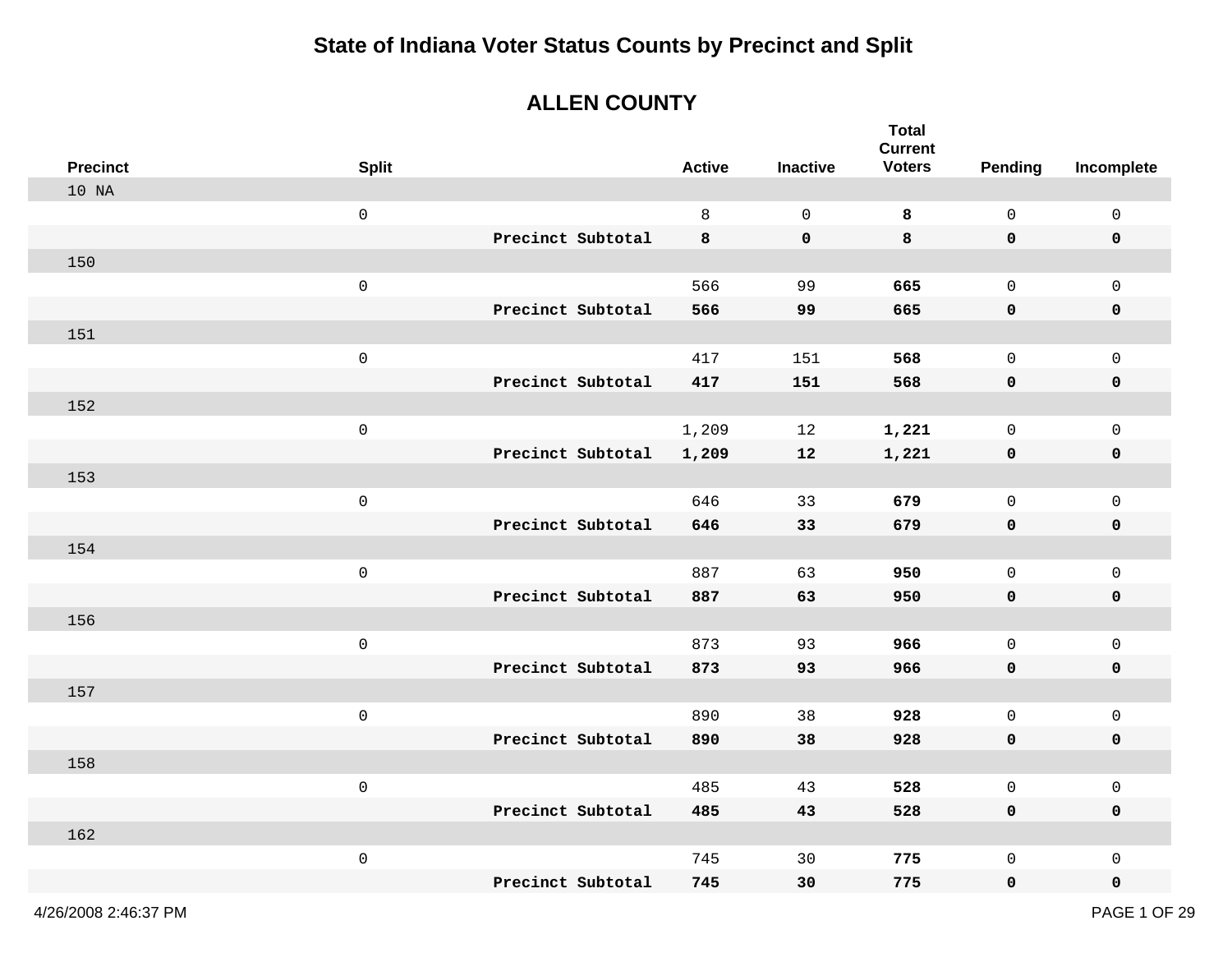|     | <b>Precinct</b> | <b>Split</b>        |                   |                   | <b>Active</b>   | <b>Inactive</b> | <b>Total</b><br><b>Current</b><br><b>Voters</b> | <b>Pending</b>      | Incomplete          |
|-----|-----------------|---------------------|-------------------|-------------------|-----------------|-----------------|-------------------------------------------------|---------------------|---------------------|
| 163 |                 |                     |                   |                   |                 |                 |                                                 |                     |                     |
|     |                 | $\mathsf{O}\xspace$ |                   |                   | 1,102           | 116             | 1,218                                           | $\mathsf{O}$        | $\mathsf 0$         |
|     |                 |                     |                   | Precinct Subtotal | 1,102           | 116             | 1,218                                           | $\mathbf 0$         | 0                   |
| 164 |                 |                     |                   |                   |                 |                 |                                                 |                     |                     |
|     |                 | $\mathsf{O}\xspace$ |                   |                   | 219             | 95              | 314                                             | $\mathsf{O}$        | $\mathsf 0$         |
|     |                 |                     |                   | Precinct Subtotal | 219             | 95              | 314                                             | $\mathbf 0$         | $\mathbf 0$         |
| 165 |                 |                     |                   |                   |                 |                 |                                                 |                     |                     |
|     |                 | $\mathsf{O}\xspace$ |                   |                   | $7\overline{ }$ | $\mathbf 0$     | 7                                               | $\mathsf{O}$        | $\mathsf{O}$        |
|     |                 |                     |                   | Precinct Subtotal | $7\overline{ }$ | 0               | $7\phantom{.0}$                                 | $\mathbf 0$         | 0                   |
|     | 166             |                     |                   |                   |                 |                 |                                                 |                     |                     |
|     |                 | $\mathsf{O}\xspace$ |                   |                   | 1,146           | 15              | 1,161                                           | $\mathsf 0$         | $\mathsf 0$         |
|     |                 |                     |                   | Precinct Subtotal | 1,146           | 15              | 1,161                                           | 0                   | 0                   |
| 168 |                 |                     |                   |                   |                 |                 |                                                 |                     |                     |
|     |                 | $\mathsf{O}\xspace$ |                   |                   | 1,072           | 34              | 1,106                                           | $\mathsf{O}$        | $\mathsf 0$         |
|     |                 |                     |                   | Precinct Subtotal | 1,072           | 34              | 1,106                                           | $\mathbf 0$         | $\mathbf 0$         |
| 169 |                 |                     |                   |                   |                 |                 |                                                 |                     |                     |
|     |                 | $\mathsf{O}\xspace$ |                   |                   | 893             | 47              | 940                                             | $\mathbf 0$         | $\mathsf{O}$        |
|     |                 |                     | Precinct Subtotal |                   | 893             | 47              | 940                                             | 0                   | 0                   |
| 170 |                 |                     |                   |                   |                 |                 |                                                 |                     |                     |
|     |                 | $\mathsf{O}\xspace$ |                   |                   | 961             | 99              | 1,060                                           | $\mathsf{O}\xspace$ | $\mathsf{O}\xspace$ |
|     |                 |                     |                   | Precinct Subtotal | 961             | 99              | 1,060                                           | $\mathbf 0$         | 0                   |
| 171 |                 |                     |                   |                   |                 |                 |                                                 |                     |                     |
|     |                 | $\mathsf{O}\xspace$ |                   |                   | 743             | 30              | 773                                             | $\mathsf{O}$        | $\mathsf 0$         |
|     |                 |                     |                   | Precinct Subtotal | 743             | 30              | 773                                             | $\mathbf 0$         | 0                   |
| 172 |                 |                     |                   |                   |                 |                 |                                                 |                     |                     |
|     |                 | $\mathsf{O}\xspace$ |                   |                   | 1,033           | 71              | 1,104                                           | $\mathsf{O}\xspace$ | $\mathsf{O}$        |
|     |                 |                     |                   | Precinct Subtotal | 1,033           | 71              | 1,104                                           | 0                   | 0                   |
|     | 174             |                     |                   |                   |                 |                 |                                                 |                     |                     |
|     |                 | $\mathsf{O}\xspace$ |                   |                   | 509             | 53              | 562                                             | $\mathsf{O}\xspace$ | $\mathsf{O}\xspace$ |
|     |                 |                     |                   | Precinct Subtotal | 509             | 53              | 562                                             | $\mathbf 0$         | $\mathbf 0$         |
|     | 175             |                     |                   |                   |                 |                 |                                                 |                     |                     |
|     |                 | $\mathsf{O}\xspace$ |                   |                   | 1,134           | 96              | 1,230                                           | $\mathsf{O}$        | $\mathsf{O}\xspace$ |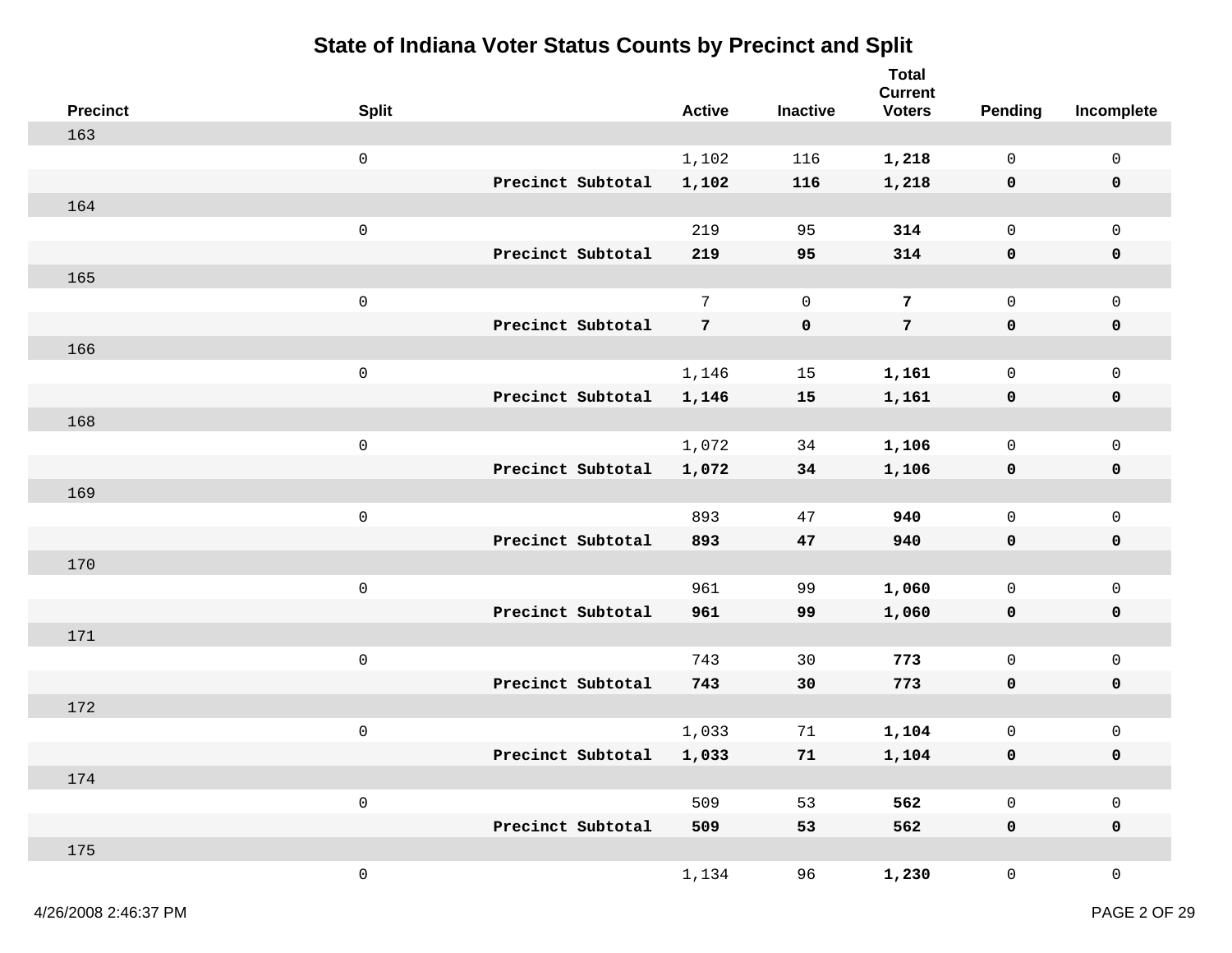| <b>Precinct</b> | <b>Split</b>        |                   | <b>Active</b> | <b>Inactive</b> | <b>Total</b><br><b>Current</b><br><b>Voters</b> | Pending             | Incomplete          |
|-----------------|---------------------|-------------------|---------------|-----------------|-------------------------------------------------|---------------------|---------------------|
|                 |                     | Precinct Subtotal | 1,134         | 96              | 1,230                                           | 0                   | $\mathbf 0$         |
| 176             |                     |                   |               |                 |                                                 |                     |                     |
|                 | $\mathsf{O}\xspace$ |                   | 835           | 34              | 869                                             | $\mathsf{O}$        | $\mathsf{O}\xspace$ |
|                 |                     | Precinct Subtotal | 835           | 34              | 869                                             | 0                   | $\mathbf 0$         |
| 177             |                     |                   |               |                 |                                                 |                     |                     |
|                 | $\mathsf{O}\xspace$ |                   | 748           | 27              | 775                                             | $\mathbf 0$         | $\mathsf{O}\xspace$ |
|                 |                     | Precinct Subtotal | 748           | ${\bf 27}$      | 775                                             | $\mathbf 0$         | $\pmb{0}$           |
| 178             |                     |                   |               |                 |                                                 |                     |                     |
|                 | $\mathsf 0$         |                   | 1,014         | 28              | 1,042                                           | $\mathsf{O}$        | $\mathsf{O}$        |
|                 |                     | Precinct Subtotal | 1,014         | 28              | 1,042                                           | 0                   | 0                   |
| 179             |                     |                   |               |                 |                                                 |                     |                     |
|                 | $\mathbf 0$         |                   | 832           | 14              | 846                                             | $\mathbf 0$         | $\mathsf{O}\xspace$ |
|                 |                     | Precinct Subtotal | 832           | 14              | 846                                             | 0                   | 0                   |
| 180             |                     |                   |               |                 |                                                 |                     |                     |
|                 | $\mathsf{O}\xspace$ |                   | 909           | 64              | 973                                             | $\mathsf{O}\xspace$ | $\mathsf{O}\xspace$ |
|                 |                     | Precinct Subtotal | 909           | 64              | 973                                             | 0                   | 0                   |
| 181             |                     |                   |               |                 |                                                 |                     |                     |
|                 | $\mathsf 0$         |                   | 673           | 67              | 740                                             | $\mathbf 0$         | $\mathsf{O}\xspace$ |
|                 |                     | Precinct Subtotal | 673           | 67              | 740                                             | 0                   | $\mathbf 0$         |
| 183             |                     |                   |               |                 |                                                 |                     |                     |
|                 | $\mathsf 0$         |                   | 848           | 85              | 933                                             | $\mathbf 0$         | $\mathsf{O}$        |
|                 |                     | Precinct Subtotal | 848           | 85              | 933                                             | 0                   | $\mathbf 0$         |
| 184             |                     |                   |               |                 |                                                 |                     |                     |
|                 | $\mathbf 0$         |                   | 773           | 25              | 798                                             | $\mathbf 0$         | $\mathbf 0$         |
|                 |                     | Precinct Subtotal | 773           | 25              | 798                                             | 0                   | $\mathbf 0$         |
| 185             |                     |                   |               |                 |                                                 |                     |                     |
|                 | $\mathsf{O}\xspace$ |                   | 889           | 56              | 945                                             | $\mathsf{O}\xspace$ | $\mathsf{O}\xspace$ |
|                 |                     | Precinct Subtotal | 889           | 56              | 945                                             | 0                   | $\mathbf 0$         |
| 186             |                     |                   |               |                 |                                                 |                     |                     |
|                 | $\mathsf{O}\xspace$ |                   | 1,229         | 84              | 1,313                                           | $\mathbf 0$         | $\mathsf{O}\xspace$ |
|                 |                     | Precinct Subtotal | 1,229         | 84              | 1,313                                           | 0                   | $\mathbf 0$         |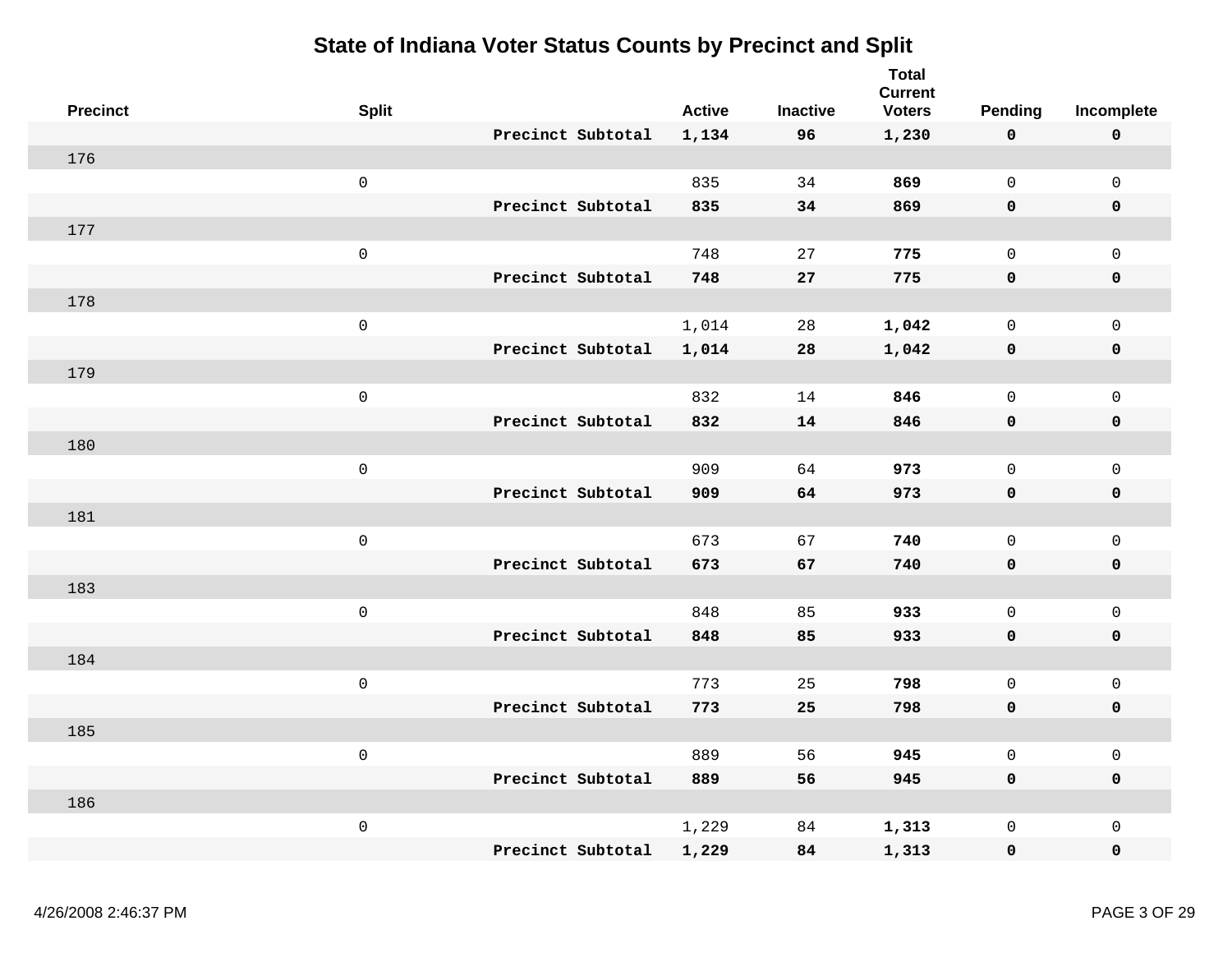| <b>Precinct</b> | <b>Split</b>        |                   | <b>Active</b> | <b>Inactive</b>         | <b>Total</b><br><b>Current</b><br><b>Voters</b> | <b>Pending</b>      | Incomplete          |
|-----------------|---------------------|-------------------|---------------|-------------------------|-------------------------------------------------|---------------------|---------------------|
| 187             |                     |                   |               |                         |                                                 |                     |                     |
|                 | $\mathbf 0$         |                   | 765           | 28                      | 793                                             | $\mathsf{O}\xspace$ | $\mathsf{O}\xspace$ |
|                 |                     | Precinct Subtotal | 765           | 28                      | 793                                             | 0                   | 0                   |
| 188             |                     |                   |               |                         |                                                 |                     |                     |
|                 | $\mathbf 0$         |                   | 840           | 31                      | 871                                             | $\mathsf{O}$        | $\mathsf{O}\xspace$ |
|                 |                     | Precinct Subtotal | 840           | 31                      | 871                                             | 0                   | $\mathbf 0$         |
| 189             |                     |                   |               |                         |                                                 |                     |                     |
|                 | $\mathbf 0$         |                   | 1,004         | 20                      | 1,024                                           | 0                   | $\mathsf{O}\xspace$ |
|                 |                     | Precinct Subtotal | 1,004         | 20                      | 1,024                                           | 0                   | $\mathbf 0$         |
| 190             |                     |                   |               |                         |                                                 |                     |                     |
|                 | $\mathsf 0$         |                   | 1,309         | 31                      | 1,340                                           | $\mathsf{O}\xspace$ | $\mathsf 0$         |
|                 |                     | Precinct Subtotal | 1,309         | 31                      | 1,340                                           | 0                   | 0                   |
| 192             |                     |                   |               |                         |                                                 |                     |                     |
|                 | $\mathbf 0$         |                   | 780           | 4                       | 784                                             | 0                   | $\mathsf{O}\xspace$ |
|                 |                     | Precinct Subtotal | 780           | $\overline{\mathbf{4}}$ | 784                                             | 0                   | $\mathbf 0$         |
| 193             |                     |                   |               |                         |                                                 |                     |                     |
|                 | $\mathbf 0$         |                   | 97            | 9                       | 106                                             | $\mathsf{O}$        | $\mathsf{O}\xspace$ |
|                 |                     | Precinct Subtotal | 97            | 9                       | 106                                             | 0                   | $\mathbf 0$         |
| 194             |                     |                   |               |                         |                                                 |                     |                     |
|                 | $\mathsf{O}\xspace$ |                   | 1,114         | 65                      | 1,179                                           | $\mathsf{O}\xspace$ | $\mathsf 0$         |
|                 |                     | Precinct Subtotal | 1,114         | 65                      | 1,179                                           | 0                   | $\pmb{0}$           |
| 195             |                     |                   |               |                         |                                                 |                     |                     |
|                 | $\mathsf 0$         |                   | 1,073         | 137                     | 1,210                                           | 0                   | $\mathsf{O}\xspace$ |
|                 |                     | Precinct Subtotal | 1,073         | 137                     | 1,210                                           | 0                   | $\mathbf 0$         |
| 203             |                     |                   |               |                         |                                                 |                     |                     |
|                 | $\mathbf 0$         |                   | 889           | 146                     | 1,035                                           | 0                   | $\mathsf{O}\xspace$ |
|                 |                     | Precinct Subtotal | 889           | 146                     | 1,035                                           | 0                   | 0                   |
| 204             |                     |                   |               |                         |                                                 |                     |                     |
|                 | $\mathsf{O}\xspace$ |                   | 1,010         | 170                     | 1,180                                           | $\mathsf{O}\xspace$ | $\mathsf 0$         |
| 205             |                     | Precinct Subtotal | 1,010         | 170                     | 1,180                                           | $\pmb{0}$           | $\mathbf 0$         |
|                 |                     |                   |               |                         |                                                 |                     |                     |
|                 | $\mathsf{O}\xspace$ |                   | 656           | 111                     | 767                                             | $\overline{0}$      | $\mathsf{O}\xspace$ |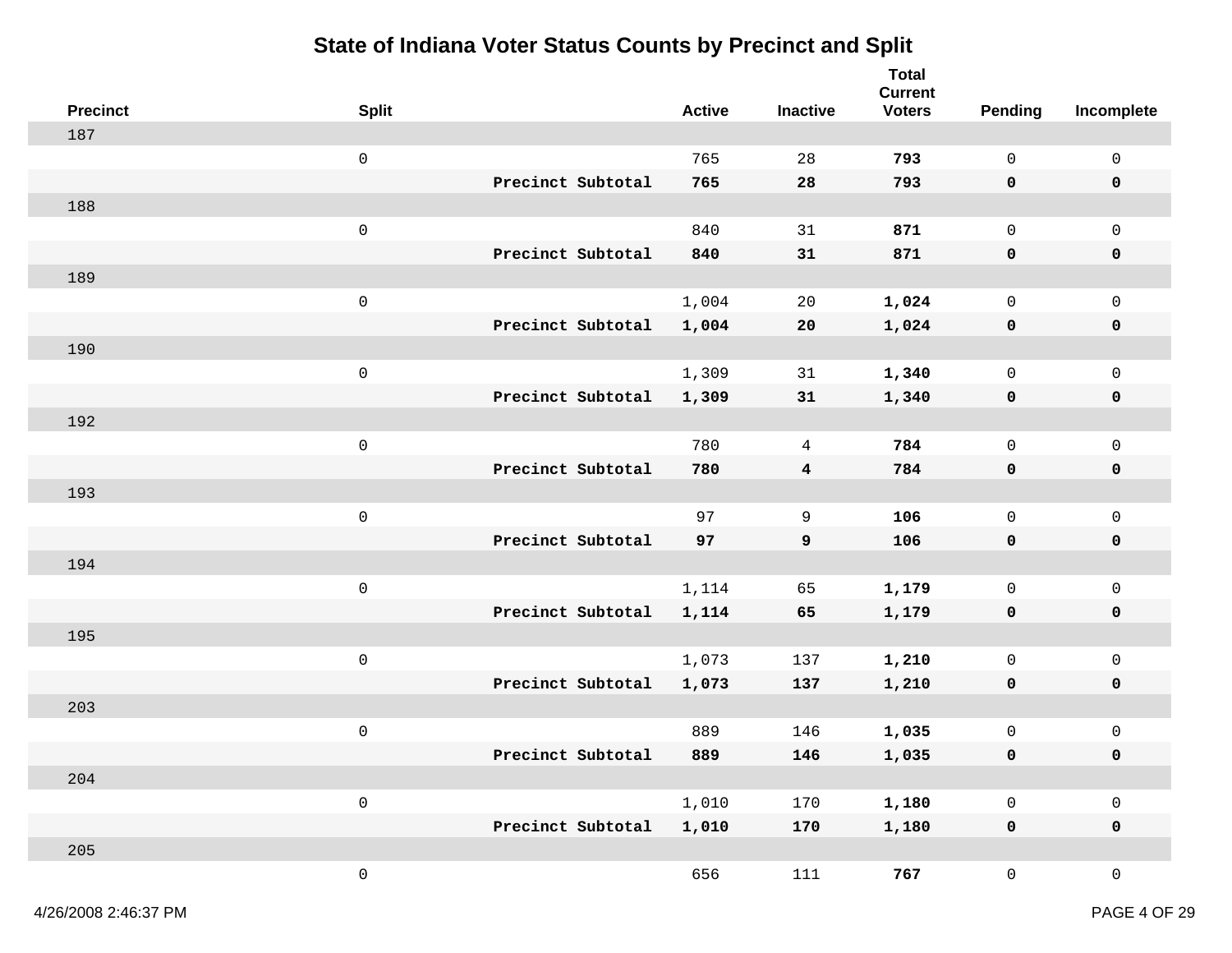| <b>Precinct</b> | <b>Split</b>        |                   | <b>Active</b> | <b>Inactive</b> | <b>Total</b><br><b>Current</b><br><b>Voters</b> | Pending             | Incomplete          |
|-----------------|---------------------|-------------------|---------------|-----------------|-------------------------------------------------|---------------------|---------------------|
|                 |                     | Precinct Subtotal | 656           | 111             | 767                                             | $\mathbf 0$         | $\mathbf 0$         |
| 207             |                     |                   |               |                 |                                                 |                     |                     |
|                 | $\mathsf{O}\xspace$ |                   | 1,191         | 123             | 1,314                                           | $\mathsf{O}$        | $\mathsf{O}\xspace$ |
|                 |                     | Precinct Subtotal | 1,191         | 123             | 1,314                                           | 0                   | 0                   |
| 209             |                     |                   |               |                 |                                                 |                     |                     |
|                 | $\mathsf{O}\xspace$ |                   | 494           | 78              | 572                                             | $\mathsf{O}$        | $\mathsf{O}$        |
|                 |                     | Precinct Subtotal | 494           | 78              | 572                                             | $\mathbf 0$         | $\mathbf 0$         |
| 210             |                     |                   |               |                 |                                                 |                     |                     |
|                 | $\mathsf{O}\xspace$ |                   | 811           | 160             | 971                                             | $\mathbf 0$         | $\mathsf{O}\xspace$ |
|                 |                     | Precinct Subtotal | 811           | 160             | 971                                             | 0                   | $\mathbf 0$         |
| 211             |                     |                   |               |                 |                                                 |                     |                     |
|                 | $\mathsf{O}\xspace$ |                   | 1,114         | 130             | 1,244                                           | 0                   | $\mathsf{O}\xspace$ |
|                 |                     | Precinct Subtotal | 1,114         | 130             | 1,244                                           | 0                   | $\pmb{0}$           |
| 213             |                     |                   |               |                 |                                                 |                     |                     |
|                 | $\mathsf{O}\xspace$ |                   | 1,080         | 513             | 1,593                                           | $\mathsf{O}\xspace$ | $\mathsf{O}\xspace$ |
|                 |                     | Precinct Subtotal | 1,080         | 513             | 1,593                                           | $\mathbf 0$         | $\pmb{0}$           |
| 214             |                     |                   |               |                 |                                                 |                     |                     |
|                 | $\mathsf{O}\xspace$ |                   | 450           | 264             | 714                                             | $\mathsf{O}\xspace$ | $\mathsf{O}\xspace$ |
|                 |                     | Precinct Subtotal | 450           | 264             | 714                                             | $\mathbf 0$         | $\mathbf 0$         |
| 217             |                     |                   |               |                 |                                                 |                     |                     |
|                 | $\mathsf{O}\xspace$ |                   | 1,085         | 265             | 1,350                                           | $\mathbf 0$         | $\mathsf{O}$        |
|                 |                     | Precinct Subtotal | 1,085         | 265             | 1,350                                           | $\mathbf 0$         | $\mathbf 0$         |
| 218             |                     |                   |               |                 |                                                 |                     |                     |
|                 | $\mathsf{O}\xspace$ |                   | 862           | 100             | 962                                             | $\mathsf{O}$        | $\mathsf{O}\xspace$ |
|                 |                     | Precinct Subtotal | 862           | 100             | 962                                             | $\mathbf 0$         | 0                   |
| 255             |                     |                   |               |                 |                                                 |                     |                     |
|                 | $\mathsf{O}\xspace$ |                   | 903           | 25              | 928                                             | $\mathsf{O}\xspace$ | $\mathsf{O}\xspace$ |
|                 |                     | Precinct Subtotal | 903           | 25              | 928                                             | $\mathbf 0$         | $\mathbf 0$         |
| 256             |                     |                   |               |                 |                                                 |                     |                     |
|                 | $\mathsf{O}\xspace$ |                   | 951           | 41              | 992                                             | $\mathbf 0$         | $\mathsf{O}\xspace$ |
|                 |                     | Precinct Subtotal | 951           | 41              | 992                                             | 0                   | 0                   |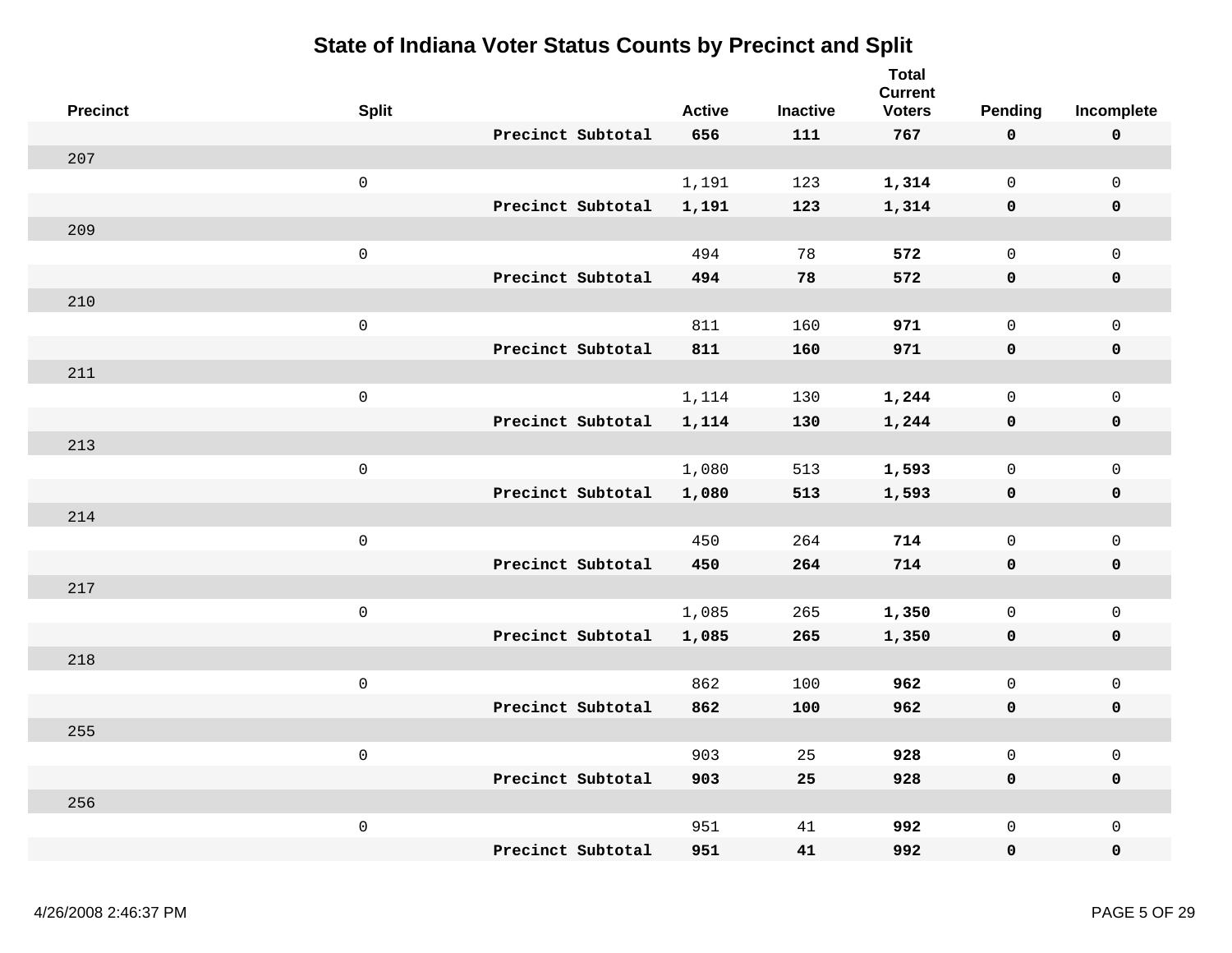| <b>Precinct</b> | <b>Split</b>        |                   | <b>Active</b> | Inactive | <b>Total</b><br><b>Current</b><br><b>Voters</b> | <b>Pending</b>      | Incomplete          |
|-----------------|---------------------|-------------------|---------------|----------|-------------------------------------------------|---------------------|---------------------|
| 257             |                     |                   |               |          |                                                 |                     |                     |
|                 | $\mathbf 0$         |                   | 747           | 84       | 831                                             | $\mathsf{O}$        | $\mathsf 0$         |
|                 |                     | Precinct Subtotal | 747           | 84       | 831                                             | $\mathbf 0$         | 0                   |
| 258             |                     |                   |               |          |                                                 |                     |                     |
|                 | $\mathbf 0$         |                   | 651           | 39       | 690                                             | $\mathsf{O}$        | $\mathsf{O}$        |
|                 |                     | Precinct Subtotal | 651           | 39       | 690                                             | $\mathbf 0$         | $\mathbf 0$         |
| 259             |                     |                   |               |          |                                                 |                     |                     |
|                 | $\mathsf 0$         |                   | 641           | 5        | 646                                             | $\mathbf 0$         | $\mathsf{O}$        |
|                 |                     | Precinct Subtotal | 641           | 5        | 646                                             | 0                   | 0                   |
| 260             |                     |                   |               |          |                                                 |                     |                     |
|                 | $\mathsf{O}\xspace$ |                   | 830           | 440      | 1,270                                           | $\mathsf{O}$        | $\mathsf{O}\xspace$ |
|                 |                     | Precinct Subtotal | 830           | 440      | 1,270                                           | 0                   | 0                   |
| 261             |                     |                   |               |          |                                                 |                     |                     |
|                 | $\mathsf 0$         |                   | 741           | 83       | 824                                             | $\mathsf{O}$        | $\mathsf 0$         |
|                 |                     | Precinct Subtotal | 741           | 83       | 824                                             | 0                   | 0                   |
| 263             |                     |                   |               |          |                                                 |                     |                     |
|                 | $\mathsf 0$         |                   | 451           | 49       | 500                                             | $\mathbf 0$         | $\mathsf 0$         |
|                 |                     | Precinct Subtotal | 451           | 49       | 500                                             | $\mathbf 0$         | 0                   |
| 270             |                     |                   |               |          |                                                 |                     |                     |
|                 | $\mathsf{O}\xspace$ |                   | 581           | 31       | 612                                             | $\mathsf{O}\xspace$ | $\mathsf 0$         |
|                 |                     | Precinct Subtotal | 581           | 31       | 612                                             | 0                   | 0                   |
| 285             |                     |                   |               |          |                                                 |                     |                     |
|                 | $\mathbf 0$         |                   | 569           | 67       | 636                                             | $\mathsf{O}$        | $\mathsf{O}\xspace$ |
|                 |                     | Precinct Subtotal | 569           | 67       | 636                                             | $\mathbf 0$         | $\mathbf 0$         |
| 286             |                     |                   |               |          |                                                 |                     |                     |
|                 | $\mathsf 0$         |                   | 923           | 100      | 1,023                                           | 0                   | $\mathsf 0$         |
|                 |                     | Precinct Subtotal | 923           | 100      | 1,023                                           | 0                   | 0                   |
| 287             |                     |                   |               |          |                                                 |                     |                     |
|                 | $\mathsf{O}\xspace$ | Precinct Subtotal | 962           | 69       | 1,031                                           | $\mathsf{O}\xspace$ | $\mathsf 0$         |
| 288             |                     |                   | 962           | 69       | 1,031                                           | $\mathbf 0$         | $\mathbf 0$         |
|                 | $\mathsf{O}\xspace$ |                   | 901           | 62       | 963                                             | $\mathsf{O}$        | $\mathsf{O}\xspace$ |
|                 |                     |                   |               |          |                                                 |                     |                     |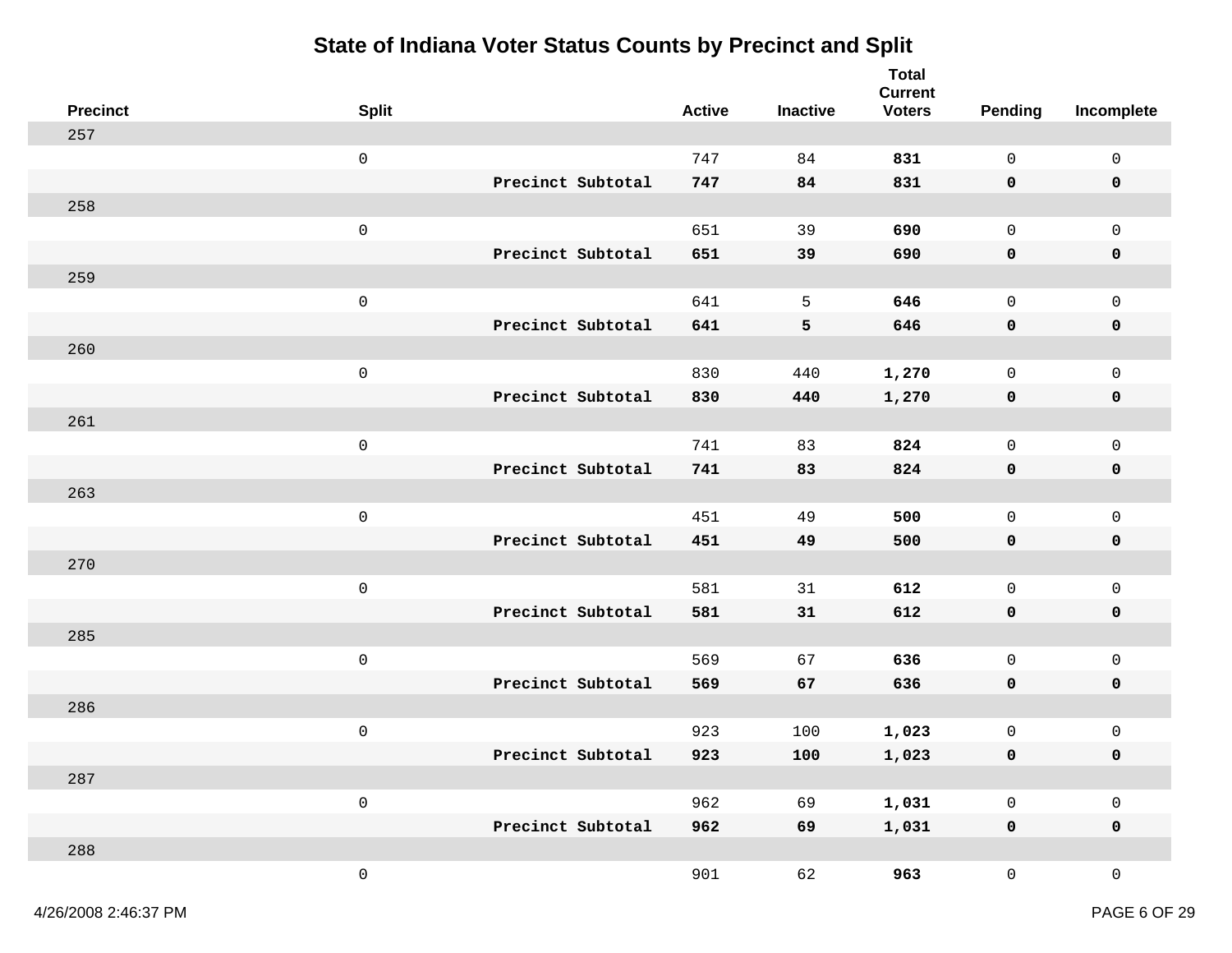| <b>Precinct</b> | <b>Split</b>        |                   | <b>Active</b> | <b>Inactive</b> | <b>Total</b><br><b>Current</b><br><b>Voters</b> | Pending             | Incomplete          |
|-----------------|---------------------|-------------------|---------------|-----------------|-------------------------------------------------|---------------------|---------------------|
|                 |                     | Precinct Subtotal | 901           | 62              | 963                                             | $\mathbf 0$         | $\pmb{0}$           |
| 289             |                     |                   |               |                 |                                                 |                     |                     |
|                 | $\mathsf{O}\xspace$ |                   | 1,151         | 110             | 1,261                                           | $\overline{0}$      | $\mathsf 0$         |
|                 |                     | Precinct Subtotal | 1,151         | 110             | 1,261                                           | $\mathbf 0$         | $\mathbf 0$         |
| 290             |                     |                   |               |                 |                                                 |                     |                     |
|                 | $\mathsf{O}\xspace$ |                   | 1,185         | 128             | 1,313                                           | $\mathbf 0$         | $\mathsf{O}\xspace$ |
|                 |                     | Precinct Subtotal | 1,185         | 128             | 1,313                                           | $\mathbf 0$         | $\mathbf 0$         |
| 291             |                     |                   |               |                 |                                                 |                     |                     |
|                 | $\mathsf{O}\xspace$ |                   | 612           | 80              | 692                                             | $\mathbf 0$         | $\mathbf 0$         |
|                 |                     | Precinct Subtotal | 612           | 80              | 692                                             | $\mathbf 0$         | $\mathbf 0$         |
| 292             |                     |                   |               |                 |                                                 |                     |                     |
|                 | $\mathsf{O}\xspace$ |                   | 937           | 328             | 1,265                                           | $\mathsf{O}$        | $\mathsf{O}\xspace$ |
|                 |                     | Precinct Subtotal | 937           | 328             | 1,265                                           | $\mathbf 0$         | $\pmb{0}$           |
| 293             |                     |                   |               |                 |                                                 |                     |                     |
|                 | $\mathsf{O}\xspace$ |                   | 986           | 139             | 1,125                                           | $\mathsf{O}$        | $\mathsf 0$         |
|                 |                     | Precinct Subtotal | 986           | 139             | 1,125                                           | $\mathbf 0$         | $\pmb{0}$           |
| 296             |                     |                   |               |                 |                                                 |                     |                     |
|                 | $\mathsf{O}\xspace$ |                   | 592           | 295             | 887                                             | $\mathbf 0$         | $\mathsf 0$         |
|                 |                     | Precinct Subtotal | 592           | 295             | 887                                             | $\mathbf 0$         | $\mathbf 0$         |
| 297             |                     |                   |               |                 |                                                 |                     |                     |
|                 | $\mathsf{O}\xspace$ |                   | 818           | 203             | 1,021                                           | $\mathsf{O}$        | $\mathsf 0$         |
|                 |                     | Precinct Subtotal | 818           | 203             | 1,021                                           | $\mathbf 0$         | $\mathbf 0$         |
| 298             |                     |                   |               |                 |                                                 |                     |                     |
|                 | $\mathsf{O}\xspace$ |                   | 505           | 79              | 584                                             | $\mathsf{O}\xspace$ | $\mathsf 0$         |
|                 |                     | Precinct Subtotal | 505           | 79              | 584                                             | $\mathbf 0$         | $\pmb{0}$           |
| 299             |                     |                   |               |                 |                                                 |                     |                     |
|                 | $\mathsf{O}\xspace$ |                   | 443           | 26              | 469                                             | $\mathsf{O}\xspace$ | $\mathsf{O}\xspace$ |
|                 |                     | Precinct Subtotal | 443           | 26              | 469                                             | $\mathbf 0$         | $\mathbf 0$         |
| 303             |                     |                   |               |                 |                                                 |                     |                     |
|                 | $\mathsf{O}\xspace$ |                   | 395           | 18              | 413                                             | $\mathsf{O}$        | $\mathsf 0$         |
|                 |                     | Precinct Subtotal | 395           | 18              | 413                                             | $\mathbf 0$         | 0                   |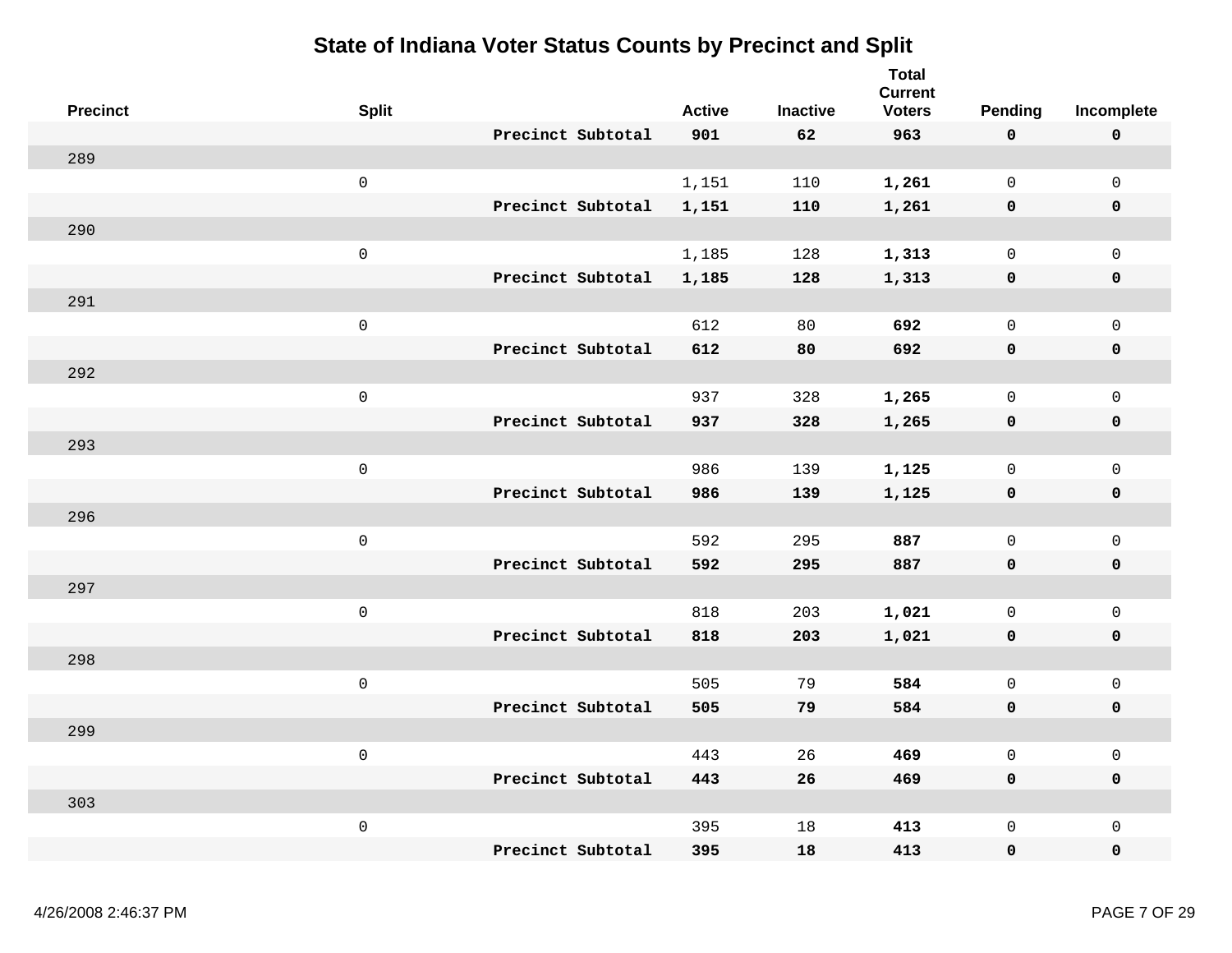| <b>Precinct</b> | <b>Split</b>        |                   | <b>Active</b> | Inactive | <b>Total</b><br><b>Current</b><br><b>Voters</b> | <b>Pending</b>      | Incomplete          |
|-----------------|---------------------|-------------------|---------------|----------|-------------------------------------------------|---------------------|---------------------|
| 304             |                     |                   |               |          |                                                 |                     |                     |
|                 | $\mathbf 0$         |                   | 569           | 236      | 805                                             | $\mathsf{O}$        | $\mathsf 0$         |
|                 |                     | Precinct Subtotal | 569           | 236      | 805                                             | $\mathbf 0$         | 0                   |
| 305             |                     |                   |               |          |                                                 |                     |                     |
|                 | $\mathbf 0$         |                   | 504           | 113      | 617                                             | $\mathsf{O}$        | $\mathsf{O}$        |
|                 |                     | Precinct Subtotal | 504           | 113      | 617                                             | $\mathbf 0$         | $\mathbf 0$         |
| 306             |                     |                   |               |          |                                                 |                     |                     |
|                 | $\mathsf 0$         |                   | 712           | 50       | 762                                             | $\mathbf 0$         | $\mathsf{O}$        |
|                 |                     | Precinct Subtotal | 712           | 50       | 762                                             | $\mathbf 0$         | 0                   |
| 307             |                     |                   |               |          |                                                 |                     |                     |
|                 | $\mathsf{O}\xspace$ |                   | 796           | 33       | 829                                             | $\mathsf{O}$        | $\mathsf{O}\xspace$ |
|                 |                     | Precinct Subtotal | 796           | 33       | 829                                             | 0                   | 0                   |
| 308             |                     |                   |               |          |                                                 |                     |                     |
|                 | $\mathsf 0$         |                   | 703           | 20       | 723                                             | $\mathsf{O}$        | $\mathsf 0$         |
|                 |                     | Precinct Subtotal | 703           | 20       | 723                                             | 0                   | 0                   |
| 309             |                     |                   |               |          |                                                 |                     |                     |
|                 | $\mathsf 0$         |                   | 991           | 123      | 1,114                                           | $\mathbf 0$         | $\mathsf 0$         |
|                 |                     | Precinct Subtotal | 991           | 123      | 1,114                                           | $\mathbf 0$         | 0                   |
| 310             |                     |                   |               |          |                                                 |                     |                     |
|                 | $\mathsf{O}\xspace$ |                   | 904           | 142      | 1,046                                           | $\mathsf{O}\xspace$ | $\mathsf 0$         |
|                 |                     | Precinct Subtotal | 904           | 142      | 1,046                                           | 0                   | 0                   |
| 311             |                     |                   |               |          |                                                 |                     |                     |
|                 | $\mathsf{O}\xspace$ |                   | 944           | 45       | 989                                             | $\mathsf{O}$        | $\mathsf{O}\xspace$ |
|                 |                     | Precinct Subtotal | 944           | 45       | 989                                             | $\mathbf 0$         | $\mathbf 0$         |
| 312             |                     |                   |               |          |                                                 |                     |                     |
|                 | $\mathsf 0$         |                   | 1,011         | 93       | 1,104                                           | 0                   | $\mathsf 0$         |
|                 |                     | Precinct Subtotal | 1,011         | 93       | 1,104                                           | 0                   | 0                   |
| 313             |                     |                   |               |          |                                                 |                     |                     |
|                 | $\mathsf{O}\xspace$ |                   | 650           | 125      | 775                                             | $\mathsf{O}\xspace$ | $\mathsf{O}\xspace$ |
|                 |                     | Precinct Subtotal | 650           | 125      | 775                                             | $\mathbf 0$         | $\mathbf 0$         |
| 314             |                     |                   |               |          |                                                 |                     |                     |
|                 | $\mathsf{O}\xspace$ |                   | 969           | 272      | 1,241                                           | $\mathsf{O}$        | $\mathsf{O}\xspace$ |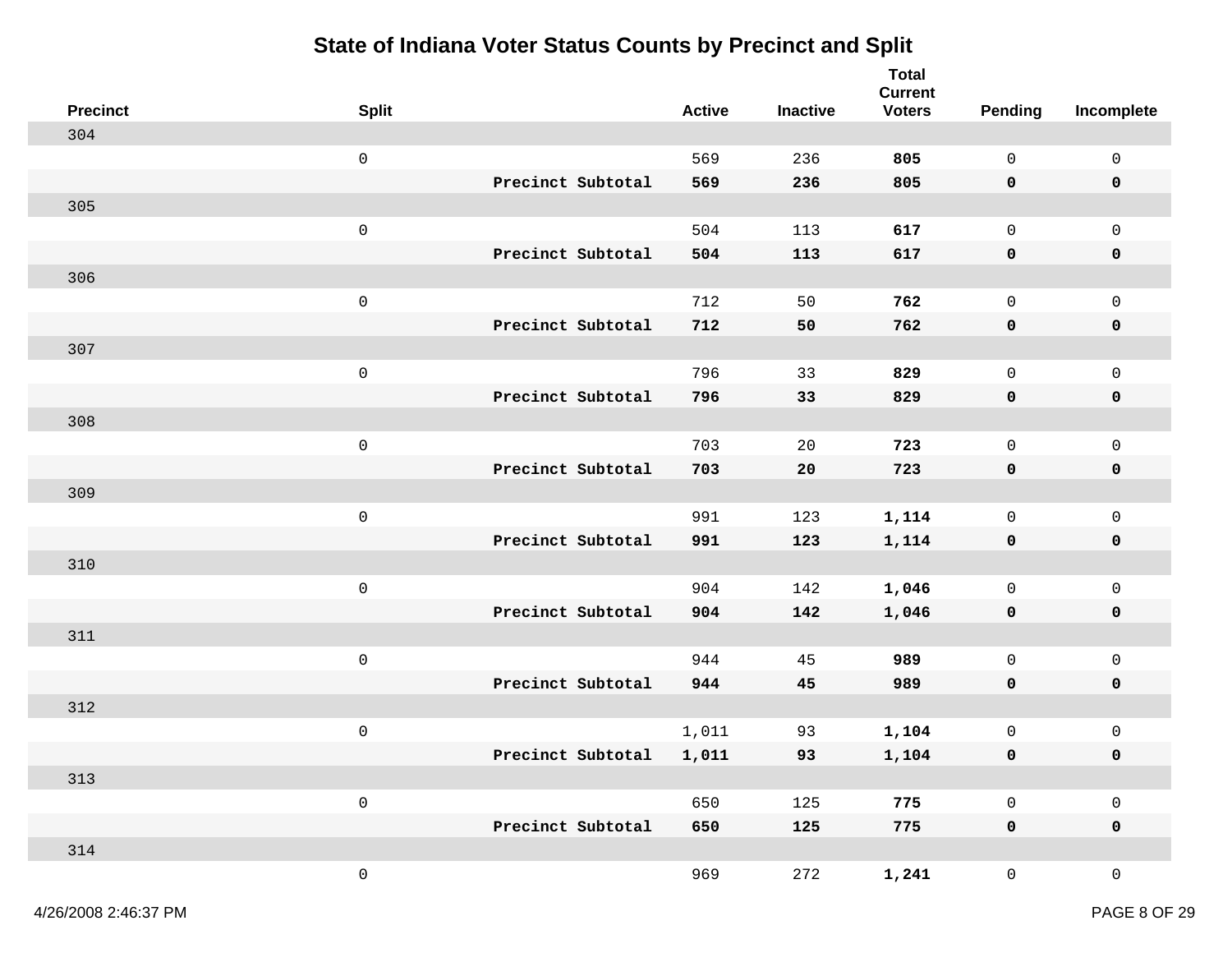| <b>Precinct</b> | <b>Split</b>        |                   | <b>Active</b> | <b>Inactive</b> | <b>Total</b><br><b>Current</b><br><b>Voters</b> | <b>Pending</b>      | Incomplete          |
|-----------------|---------------------|-------------------|---------------|-----------------|-------------------------------------------------|---------------------|---------------------|
|                 |                     | Precinct Subtotal | 969           | 272             | 1,241                                           | $\mathbf 0$         | $\mathbf 0$         |
| 315             |                     |                   |               |                 |                                                 |                     |                     |
|                 | $\mathsf{O}\xspace$ |                   | 898           | 193             | 1,091                                           | $\overline{0}$      | $\mathsf{O}\xspace$ |
|                 |                     | Precinct Subtotal | 898           | 193             | 1,091                                           | $\mathbf 0$         | 0                   |
| 316             |                     |                   |               |                 |                                                 |                     |                     |
|                 | $\mathsf{O}\xspace$ |                   | 935           | 53              | 988                                             | $\mathbf 0$         | $\mathsf{O}\xspace$ |
|                 |                     | Precinct Subtotal | 935           | 53              | 988                                             | $\mathbf 0$         | $\mathbf 0$         |
| 317             |                     |                   |               |                 |                                                 |                     |                     |
|                 | $\mathsf 0$         |                   | 306           | 20              | 326                                             | $\mathbf 0$         | $\mathsf{O}\xspace$ |
|                 |                     | Precinct Subtotal | 306           | 20              | 326                                             | 0                   | $\mathbf 0$         |
| 318             |                     |                   |               |                 |                                                 |                     |                     |
|                 | $\mathsf 0$         |                   | 1,235         | 142             | 1,377                                           | 0                   | $\mathsf{O}\xspace$ |
|                 |                     | Precinct Subtotal | 1,235         | 142             | 1,377                                           | 0                   | $\pmb{0}$           |
| 319             |                     |                   |               |                 |                                                 |                     |                     |
|                 | $\mathsf 0$         |                   | 284           | 19              | 303                                             | $\mathsf{O}\xspace$ | $\mathsf{O}\xspace$ |
|                 |                     | Precinct Subtotal | 284           | 19              | 303                                             | $\mathbf 0$         | $\pmb{0}$           |
| 320             |                     |                   |               |                 |                                                 |                     |                     |
|                 | $\mathsf{O}\xspace$ |                   | 938           | 97              | 1,035                                           | $\mathsf{O}\xspace$ | $\mathsf{O}\xspace$ |
|                 |                     | Precinct Subtotal | 938           | 97              | 1,035                                           | $\mathbf 0$         | $\mathbf 0$         |
| 321             |                     |                   |               |                 |                                                 |                     |                     |
|                 | $\mathsf 0$         |                   | 1,257         | 28              | 1,285                                           | $\mathsf{O}$        | $\mathsf{O}$        |
|                 |                     | Precinct Subtotal | 1,257         | 28              | 1,285                                           | $\mathbf 0$         | $\mathbf 0$         |
| 322             |                     |                   |               |                 |                                                 |                     |                     |
|                 | $\mathsf{O}\xspace$ |                   | 932           | 175             | 1,107                                           | $\mathsf{O}$        | $\mathsf{O}\xspace$ |
|                 |                     | Precinct Subtotal | 932           | 175             | 1,107                                           | $\mathbf 0$         | 0                   |
| 323             |                     |                   |               |                 |                                                 |                     |                     |
|                 | $\mathsf 0$         |                   | 834           | 56              | 890                                             | $\mathsf 0$         | $\mathsf{O}\xspace$ |
|                 |                     | Precinct Subtotal | 834           | 56              | 890                                             | $\mathbf 0$         | $\mathbf 0$         |
| 324             |                     |                   |               |                 |                                                 |                     |                     |
|                 | $\mathsf{O}\xspace$ |                   | 1,225         | 239             | 1,464                                           | $\mathbf 0$         | $\mathsf{O}\xspace$ |
|                 |                     | Precinct Subtotal | 1,225         | 239             | 1,464                                           | $\mathbf 0$         | 0                   |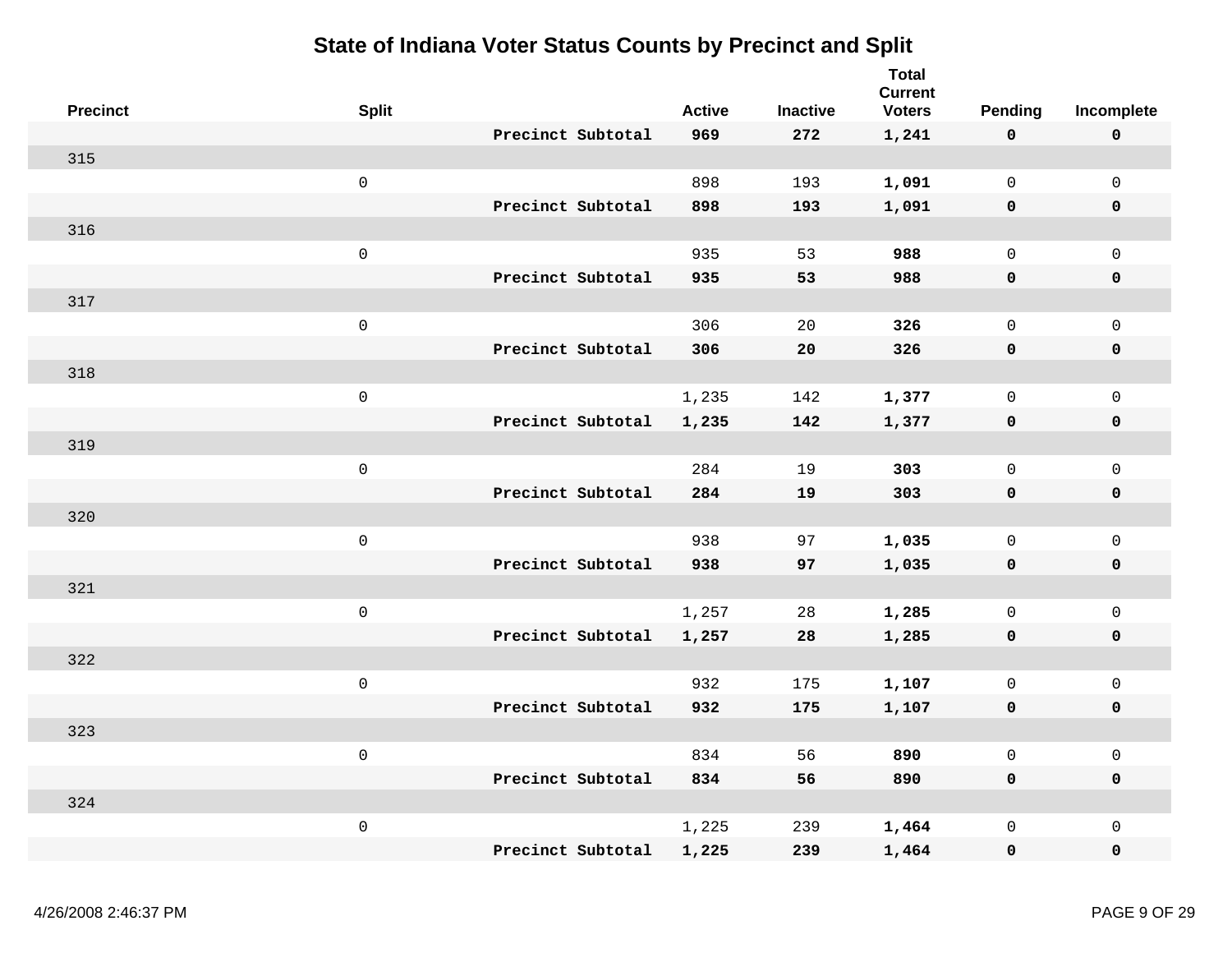| <b>Precinct</b> | <b>Split</b>        |                   |                   | <b>Active</b> | <b>Inactive</b> | <b>Total</b><br><b>Current</b><br><b>Voters</b> | <b>Pending</b>      | Incomplete          |
|-----------------|---------------------|-------------------|-------------------|---------------|-----------------|-------------------------------------------------|---------------------|---------------------|
| 354             |                     |                   |                   |               |                 |                                                 |                     |                     |
|                 | $\mathsf{O}\xspace$ |                   |                   | 1,172         | 170             | 1,342                                           | $\mathsf{O}$        | $\mathsf{O}\xspace$ |
|                 |                     |                   | Precinct Subtotal | 1,172         | 170             | 1,342                                           | 0                   | 0                   |
| 359             |                     |                   |                   |               |                 |                                                 |                     |                     |
|                 | $\mathsf{O}\xspace$ |                   |                   | 848           | 236             | 1,084                                           | $\mathsf{O}$        | $\mathsf{O}\xspace$ |
|                 |                     | Precinct Subtotal |                   | 848           | 236             | 1,084                                           | 0                   | $\mathbf 0$         |
| 360             |                     |                   |                   |               |                 |                                                 |                     |                     |
|                 | $\mathsf{O}\xspace$ |                   |                   | 1,040         | 117             | 1,157                                           | 0                   | $\mathsf{O}\xspace$ |
|                 |                     | Precinct Subtotal |                   | 1,040         | 117             | 1,157                                           | 0                   | 0                   |
| 364             |                     |                   |                   |               |                 |                                                 |                     |                     |
|                 | $\mathsf{O}\xspace$ |                   |                   | 581           | 34              | 615                                             | $\mathsf{O}$        | $\mathsf 0$         |
|                 |                     | Precinct Subtotal |                   | 581           | 34              | 615                                             | 0                   | 0                   |
| 365             |                     |                   |                   |               |                 |                                                 |                     |                     |
|                 | $\mathsf{O}\xspace$ |                   |                   | 667           | 245             | 912                                             | $\mathsf{O}$        | $\mathsf 0$         |
|                 |                     | Precinct Subtotal |                   | 667           | 245             | 912                                             | 0                   | $\mathbf 0$         |
| 366             |                     |                   |                   |               |                 |                                                 |                     |                     |
|                 | $\mathsf{O}\xspace$ | Precinct Subtotal |                   | 929           | 30              | 959                                             | $\mathsf{O}$        | $\mathsf 0$         |
| 367             |                     |                   |                   | 929           | 30              | 959                                             | 0                   | $\mathbf 0$         |
|                 | $\mathsf{O}\xspace$ |                   |                   | 753           | 45              | 798                                             | $\mathsf{O}\xspace$ | $\mathsf 0$         |
|                 |                     | Precinct Subtotal |                   | 753           | 45              | 798                                             | 0                   | 0                   |
| 368             |                     |                   |                   |               |                 |                                                 |                     |                     |
|                 | $\mathsf{O}\xspace$ |                   |                   | 1,045         | 108             | 1,153                                           | 0                   | 0                   |
|                 |                     | Precinct Subtotal |                   | 1,045         | 108             | 1,153                                           | 0                   | $\mathbf 0$         |
| 369             |                     |                   |                   |               |                 |                                                 |                     |                     |
|                 | $\mathsf{O}\xspace$ |                   |                   | 520           | 204             | 724                                             | 0                   | 0                   |
|                 |                     | Precinct Subtotal |                   | 520           | 204             | 724                                             | 0                   | 0                   |
| 370             |                     |                   |                   |               |                 |                                                 |                     |                     |
|                 | $\mathsf{O}\xspace$ |                   |                   | 927           | 76              | 1,003                                           | $\mathsf{O}\xspace$ | $\mathsf 0$         |
|                 |                     | Precinct Subtotal |                   | 927           | 76              | 1,003                                           | $\pmb{0}$           | $\pmb{0}$           |
| 371             |                     |                   |                   |               |                 |                                                 |                     |                     |
|                 | $\mathsf{O}\xspace$ |                   |                   | 1,373         | 63              | 1,436                                           | $\overline{0}$      | $\mathsf{O}\xspace$ |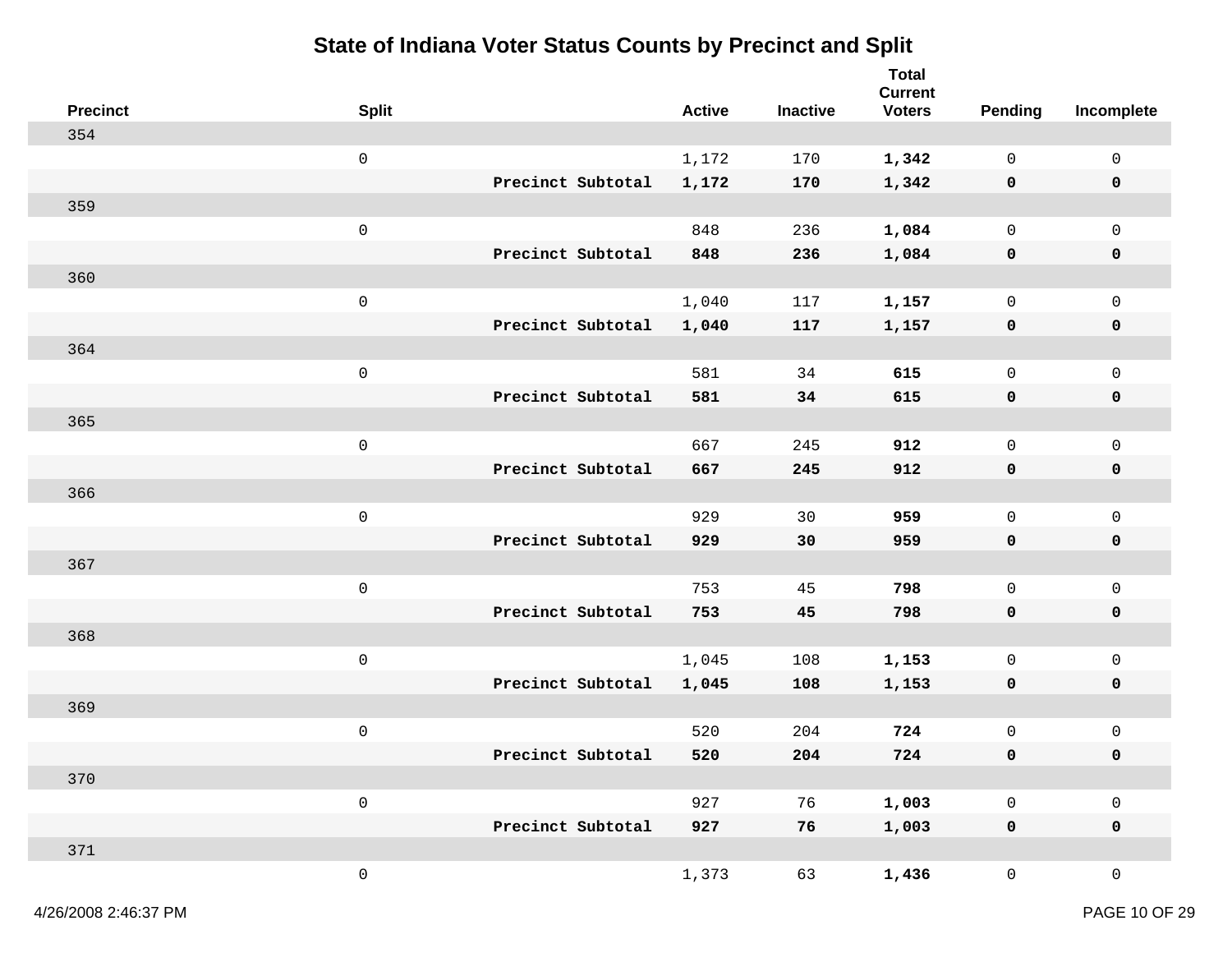| <b>Precinct</b> | <b>Split</b>        |                   | <b>Active</b> | <b>Inactive</b> | <b>Total</b><br><b>Current</b><br><b>Voters</b> | <b>Pending</b>      | Incomplete          |
|-----------------|---------------------|-------------------|---------------|-----------------|-------------------------------------------------|---------------------|---------------------|
|                 |                     | Precinct Subtotal | 1,373         | 63              | 1,436                                           | 0                   | $\mathbf 0$         |
| 410             |                     |                   |               |                 |                                                 |                     |                     |
|                 | $\mathsf 0$         |                   | 801           | 352             | 1,153                                           | $\mathsf{O}\xspace$ | $\mathsf{O}\xspace$ |
|                 |                     | Precinct Subtotal | 801           | 352             | 1,153                                           | $\mathbf 0$         | $\mathbf 0$         |
| 411             |                     |                   |               |                 |                                                 |                     |                     |
|                 | $\mathsf{O}\xspace$ |                   | 829           | 80              | 909                                             | $\mathbf 0$         | $\mathsf{O}\xspace$ |
|                 |                     | Precinct Subtotal |               |                 |                                                 | $\mathbf 0$         |                     |
|                 |                     |                   | 829           | 80              | 909                                             |                     | $\pmb{0}$           |
| 415             |                     |                   |               |                 |                                                 |                     |                     |
|                 | $\mathsf 0$         |                   | 847           | 256             | 1,103                                           | $\mathsf{O}\xspace$ | $\mathsf 0$         |
|                 |                     | Precinct Subtotal | 847           | 256             | 1,103                                           | 0                   | $\mathbf 0$         |
| 418             |                     |                   |               |                 |                                                 |                     |                     |
|                 | $\mathbf 0$         |                   | 598           | 12              | 610                                             | $\mathsf 0$         | $\mathsf 0$         |
|                 |                     | Precinct Subtotal | 598           | 12              | 610                                             | 0                   | $\mathbf 0$         |
| 452             |                     |                   |               |                 |                                                 |                     |                     |
|                 | $\mathsf{O}\xspace$ |                   | 1,002         | 114             | 1,116                                           | $\mathsf{O}\xspace$ | $\mathsf{O}\xspace$ |
|                 |                     | Precinct Subtotal | 1,002         | 114             | 1,116                                           | $\mathbf 0$         | $\pmb{0}$           |
| 453             |                     |                   |               |                 |                                                 |                     |                     |
|                 | $\mathsf{O}\xspace$ |                   | 629           | 67              | 696                                             | $\mathbf 0$         | $\mathsf{O}\xspace$ |
|                 |                     | Precinct Subtotal | 629           | 67              | 696                                             | $\mathbf 0$         | $\mathbf 0$         |
| 454             |                     |                   |               |                 |                                                 |                     |                     |
|                 | $\mathsf{O}\xspace$ |                   | 734           | 102             | 836                                             | $\mathbf 0$         | $\mathsf{O}$        |
|                 |                     | Precinct Subtotal | 734           | 102             | 836                                             | 0                   | $\mathbf 0$         |
| 455             |                     |                   |               |                 |                                                 |                     |                     |
|                 | $\mathbf 0$         |                   | 692           | 171             | 863                                             | $\mathsf{O}\xspace$ | $\mathsf 0$         |
|                 |                     | Precinct Subtotal | 692           | 171             | 863                                             | 0                   | $\mathbf 0$         |
| 456             |                     |                   |               |                 |                                                 |                     |                     |
|                 | $\mathsf 0$         |                   | 729           | 455             | 1,184                                           | $\mathsf 0$         | $\mathsf{O}\xspace$ |
|                 |                     | Precinct Subtotal | 729           | 455             | 1,184                                           | $\mathbf 0$         | $\mathbf 0$         |
| 457             |                     |                   |               |                 |                                                 |                     |                     |
|                 | $\mathsf 0$         |                   | 738           | 109             | 847                                             | $\mathsf{O}\xspace$ | $\mathsf 0$         |
|                 |                     | Precinct Subtotal | 738           | 109             | 847                                             | 0                   | $\mathbf 0$         |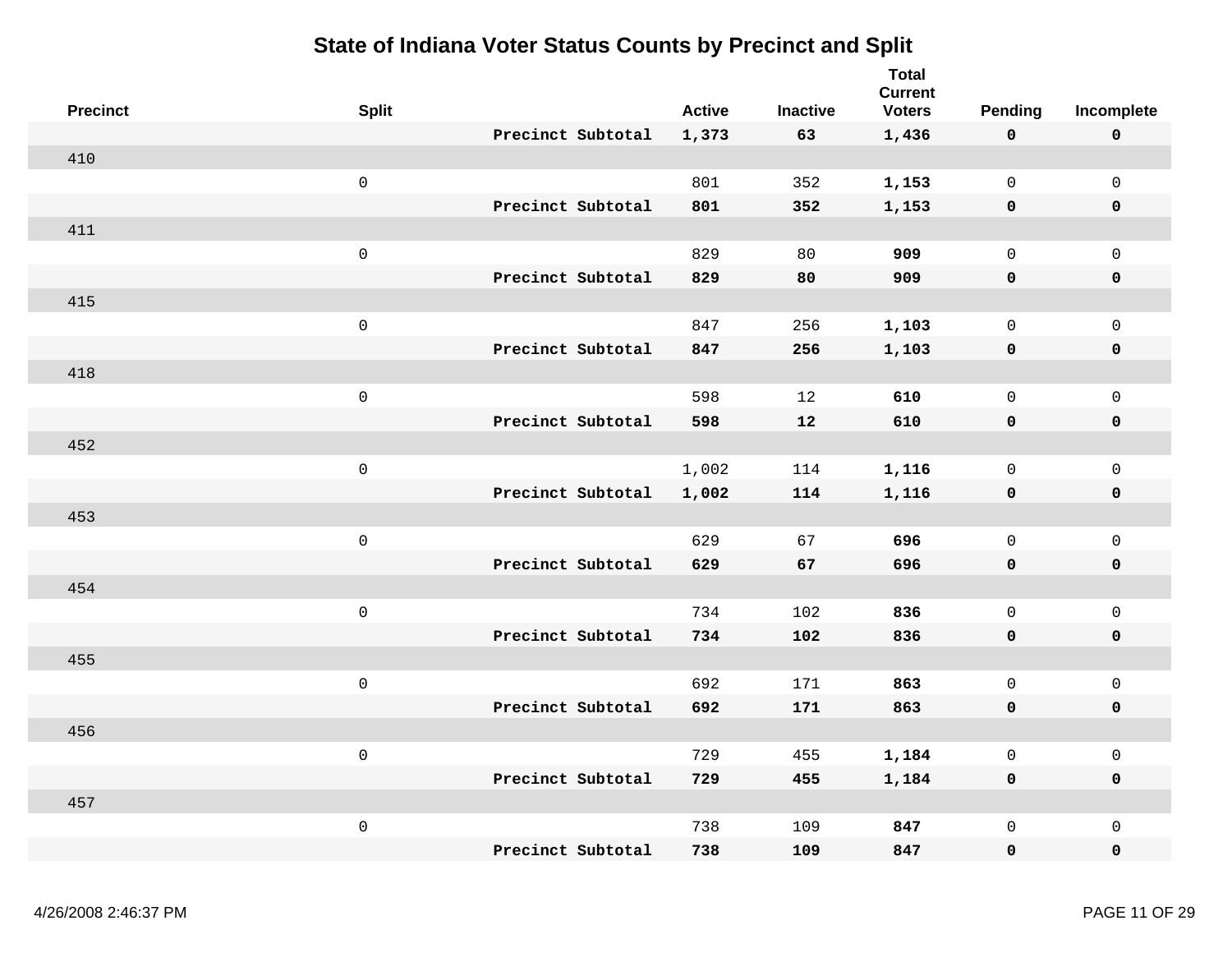| <b>Precinct</b> | <b>Split</b>        |                   | <b>Active</b> | <b>Inactive</b> | <b>Total</b><br><b>Current</b><br><b>Voters</b> | <b>Pending</b>      | Incomplete                 |
|-----------------|---------------------|-------------------|---------------|-----------------|-------------------------------------------------|---------------------|----------------------------|
| 458             |                     |                   |               |                 |                                                 |                     |                            |
|                 | $\mathbf 0$         |                   | 576           | 130             | 706                                             | $\mathsf{O}$        | $\mathsf{O}\xspace$        |
|                 |                     | Precinct Subtotal | 576           | 130             | 706                                             | 0                   | 0                          |
| 459             |                     |                   |               |                 |                                                 |                     |                            |
|                 | $\mathbf 0$         |                   | 771           | 65              | 836                                             | $\mathsf{O}$        | $\mathsf{O}\xspace$        |
|                 |                     | Precinct Subtotal | 771           | 65              | 836                                             | 0                   | $\mathbf 0$                |
| 460             |                     |                   |               |                 |                                                 |                     |                            |
|                 | $\mathsf 0$         |                   | 823           | 153             | 976                                             | $\mathsf{O}$        | $\mathsf{O}\xspace$        |
|                 |                     | Precinct Subtotal | 823           | 153             | 976                                             | 0                   | $\mathbf 0$                |
| 461             |                     |                   |               |                 |                                                 |                     |                            |
|                 | $\mathsf 0$         |                   | 30            | 10              | 40                                              | $\mathsf{O}$        | $\mathsf 0$                |
|                 |                     | Precinct Subtotal | 30            | 10              | 40                                              | 0                   | $\pmb{0}$                  |
| 468             |                     |                   |               |                 |                                                 |                     |                            |
|                 | $\mathbf 0$         |                   | 952           | 136             | 1,088                                           | $\mathsf{O}$        | $\mathsf 0$                |
|                 |                     | Precinct Subtotal | 952           | 136             | 1,088                                           | 0                   | $\mathbf 0$                |
| 469             |                     |                   |               |                 |                                                 |                     |                            |
|                 | $\mathbf 0$         |                   | 620           | 85              | 705                                             | $\mathsf{O}$        | $\mathsf{O}\xspace$        |
|                 |                     | Precinct Subtotal | 620           | 85              | 705                                             | 0                   | $\mathbf 0$                |
| 470             |                     |                   |               |                 |                                                 |                     |                            |
|                 | $\mathsf{O}\xspace$ |                   | 884           | 144             | 1,028                                           | $\mathsf 0$         | $\mathsf 0$                |
|                 |                     | Precinct Subtotal | 884           | 144             | 1,028                                           | 0                   | $\pmb{0}$                  |
| 471             |                     |                   |               |                 |                                                 |                     |                            |
|                 | $\mathbf 0$         |                   | 714           | 215             | 929                                             | $\mathsf{O}$        | $\mathsf{O}\xspace$        |
|                 |                     | Precinct Subtotal | 714           | 215             | 929                                             | 0                   | $\mathbf 0$                |
| 472             |                     |                   |               |                 |                                                 |                     |                            |
|                 | $\mathsf 0$         |                   | 718           | 223             | 941                                             | $\mathsf 0$         | $\mathsf 0$                |
| 473             |                     | Precinct Subtotal | 718           | 223             | 941                                             | 0                   | 0                          |
|                 | $\mathsf{O}\xspace$ |                   | $1\,,\,014$   | 103             |                                                 | $\mathsf{O}\xspace$ |                            |
|                 |                     | Precinct Subtotal | 1,014         | 103             | 1,117<br>1,117                                  | $\pmb{0}$           | $\mathsf 0$<br>$\mathbf 0$ |
| 474             |                     |                   |               |                 |                                                 |                     |                            |
|                 | $\mathsf{O}\xspace$ |                   | 1,262         | 133             | 1,395                                           | $\overline{0}$      | $\mathsf{O}\xspace$        |
|                 |                     |                   |               |                 |                                                 |                     |                            |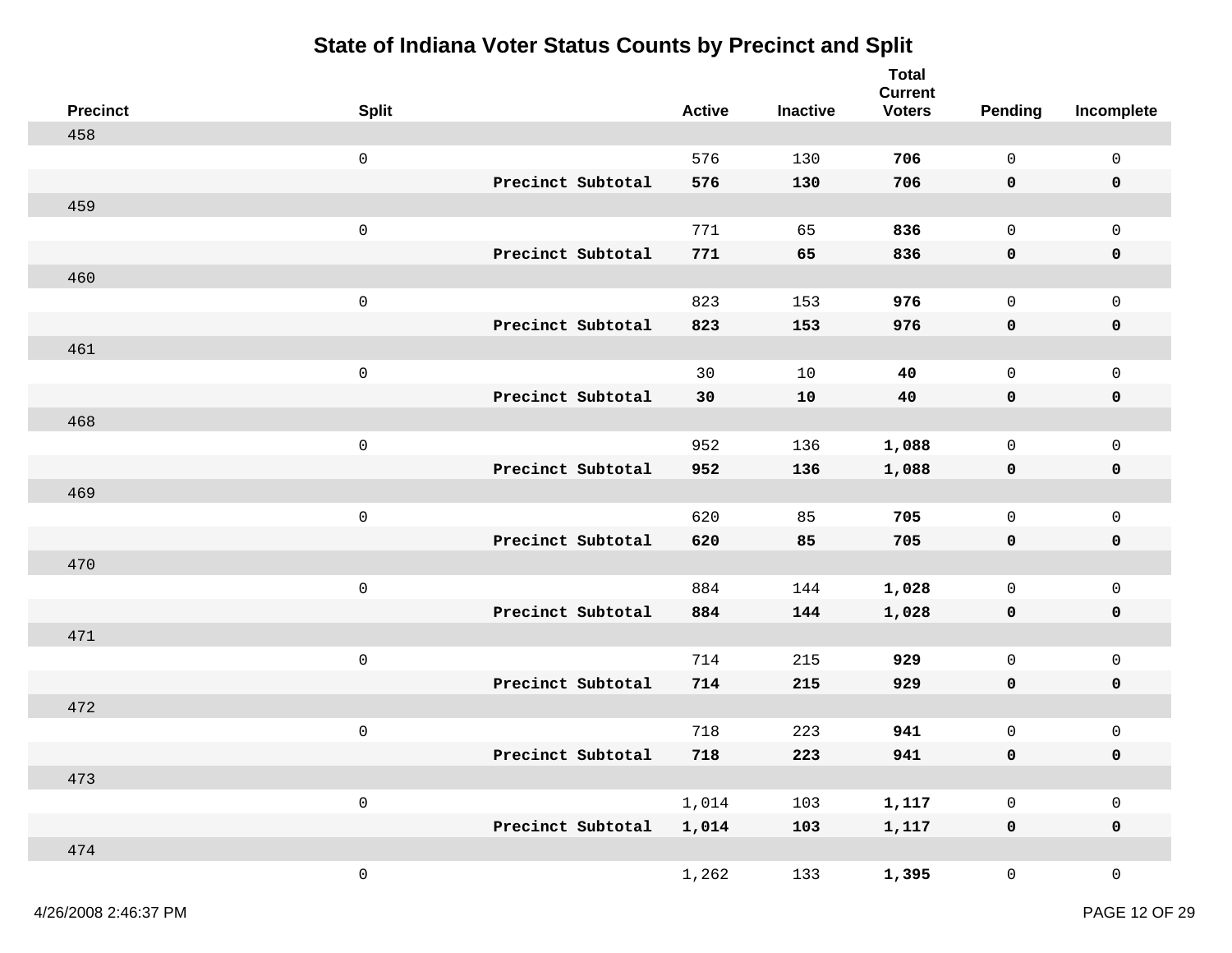| <b>Precinct</b> | <b>Split</b>        |                   | <b>Active</b> | <b>Inactive</b> | <b>Total</b><br><b>Current</b><br><b>Voters</b> | <b>Pending</b>      | Incomplete          |
|-----------------|---------------------|-------------------|---------------|-----------------|-------------------------------------------------|---------------------|---------------------|
|                 |                     | Precinct Subtotal | 1,262         | 133             | 1,395                                           | $\mathbf 0$         | $\pmb{0}$           |
| 475             |                     |                   |               |                 |                                                 |                     |                     |
|                 | $\mathsf 0$         |                   | 629           | 147             | 776                                             | $\mathsf{O}$        | $\mathsf{O}\xspace$ |
|                 |                     | Precinct Subtotal | 629           | 147             | 776                                             | $\mathbf 0$         | 0                   |
| 476             |                     |                   |               |                 |                                                 |                     |                     |
|                 | $\mathsf{O}\xspace$ |                   | 584           | 89              | 673                                             | $\mathbf 0$         | $\mathsf{O}\xspace$ |
|                 |                     | Precinct Subtotal | 584           | 89              | 673                                             | $\mathbf 0$         | $\mathbf 0$         |
| 477             |                     |                   |               |                 |                                                 |                     |                     |
|                 | $\mathsf{O}\xspace$ |                   | 935           | 103             | 1,038                                           | $\mathbf 0$         | $\mathsf{O}$        |
|                 |                     | Precinct Subtotal | 935           | 103             | 1,038                                           | 0                   | $\mathbf 0$         |
| 478             |                     |                   |               |                 |                                                 |                     |                     |
|                 | $\mathsf{O}\xspace$ |                   | 647           | 59              | 706                                             | $\mathsf{O}$        | $\mathsf{O}\xspace$ |
|                 |                     | Precinct Subtotal | 647           | 59              | 706                                             | 0                   | $\pmb{0}$           |
| 479             |                     |                   |               |                 |                                                 |                     |                     |
|                 | $\mathsf 0$         |                   | 871           | 80              | 951                                             | $\mathsf{O}\xspace$ | $\mathsf{O}\xspace$ |
|                 |                     | Precinct Subtotal | 871           | 80              | 951                                             | $\mathbf 0$         | $\pmb{0}$           |
| 480             |                     |                   |               |                 |                                                 |                     |                     |
|                 | $\mathsf{O}\xspace$ |                   | 861           | 203             | 1,064                                           | $\mathsf{O}\xspace$ | $\mathsf{O}\xspace$ |
|                 |                     | Precinct Subtotal | 861           | 203             | 1,064                                           | $\mathbf 0$         | $\mathbf 0$         |
| 481             |                     |                   |               |                 |                                                 |                     |                     |
|                 | $\mathsf{O}\xspace$ |                   | 836           | 80              | 916                                             | $\mathsf{O}\xspace$ | $\mathsf{O}$        |
|                 |                     | Precinct Subtotal | 836           | 80              | 916                                             | $\mathbf 0$         | $\mathbf 0$         |
| 482             |                     |                   |               |                 |                                                 |                     |                     |
|                 | $\mathsf{O}\xspace$ |                   | 974           | 89              | 1,063                                           | $\mathsf{O}$        | $\mathsf{O}\xspace$ |
|                 |                     | Precinct Subtotal | 974           | 89              | 1,063                                           | $\mathbf 0$         | 0                   |
| 483             |                     |                   |               |                 |                                                 |                     |                     |
|                 | $\mathsf 0$         |                   | 818           | 56              | 874                                             | $\mathsf 0$         | $\mathsf{O}\xspace$ |
|                 |                     | Precinct Subtotal | 818           | 56              | 874                                             | $\mathbf 0$         | $\mathbf 0$         |
| 484             |                     |                   |               |                 |                                                 |                     |                     |
|                 | $\mathsf{O}\xspace$ |                   | 719           | 101             | 820                                             | $\mathbf 0$         | $\mathsf{O}\xspace$ |
|                 |                     | Precinct Subtotal | 719           | 101             | 820                                             | $\mathbf 0$         | 0                   |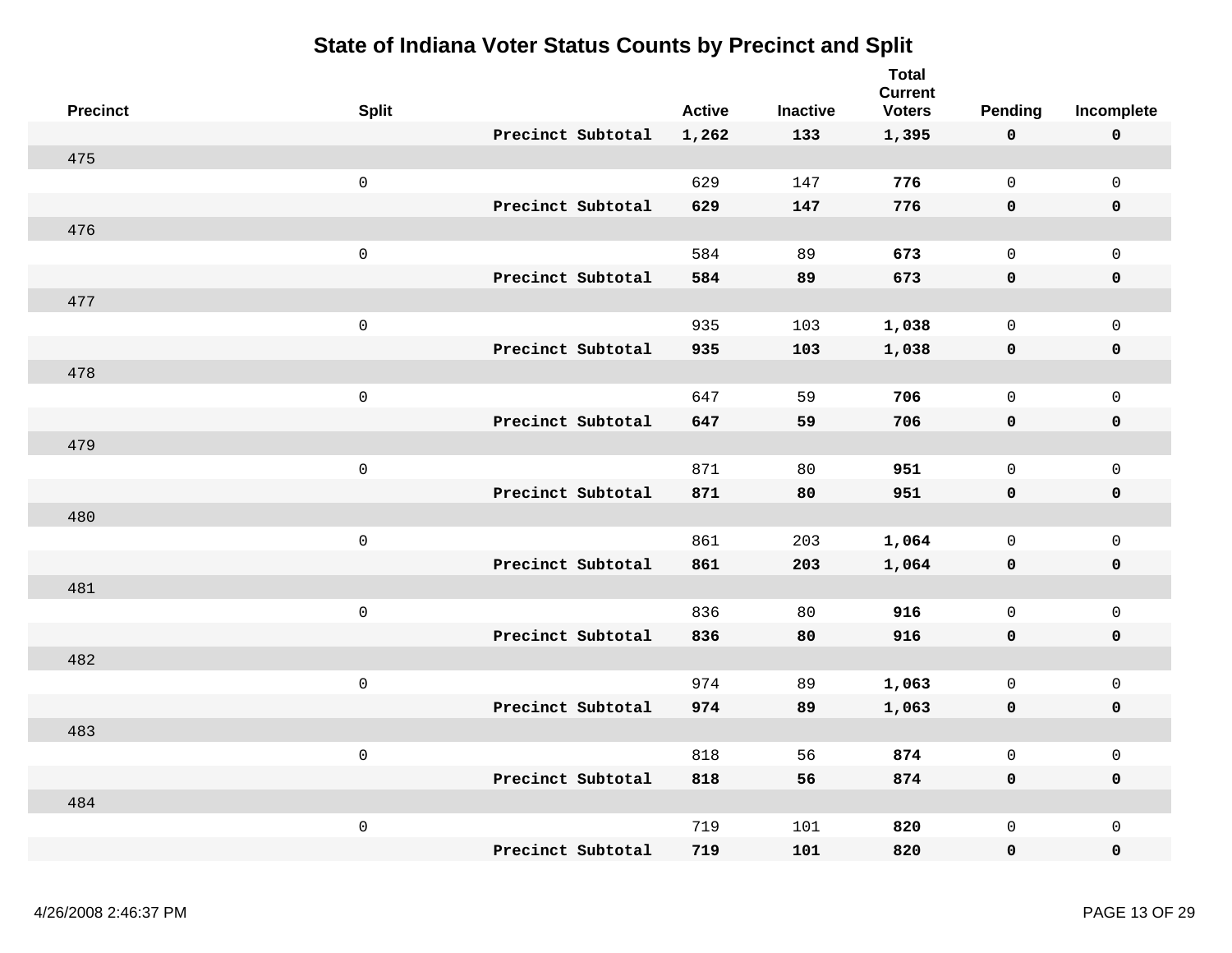| <b>Precinct</b> | <b>Split</b>        |                   |                   | <b>Active</b> | <b>Inactive</b> | <b>Total</b><br><b>Current</b><br><b>Voters</b> | <b>Pending</b>      | Incomplete          |
|-----------------|---------------------|-------------------|-------------------|---------------|-----------------|-------------------------------------------------|---------------------|---------------------|
| 485             |                     |                   |                   |               |                 |                                                 |                     |                     |
|                 | $\mathsf{O}\xspace$ |                   |                   | 986           | 151             | 1,137                                           | $\mathsf{O}$        | $\mathsf 0$         |
|                 |                     |                   | Precinct Subtotal | 986           | 151             | 1,137                                           | 0                   | $\pmb{0}$           |
| 486             |                     |                   |                   |               |                 |                                                 |                     |                     |
|                 | $\mathsf{O}\xspace$ |                   |                   | 1,064         | 170             | 1,234                                           | $\mathsf{O}$        | $\mathsf 0$         |
|                 |                     |                   | Precinct Subtotal | 1,064         | 170             | 1,234                                           | $\mathbf 0$         | $\mathbf 0$         |
| 487             |                     |                   |                   |               |                 |                                                 |                     |                     |
|                 | $\mathsf{O}\xspace$ |                   |                   | 993           | 156             | 1,149                                           | 0                   | $\mathsf 0$         |
|                 |                     |                   | Precinct Subtotal | 993           | 156             | 1,149                                           | 0                   | 0                   |
| 488             |                     |                   |                   |               |                 |                                                 |                     |                     |
|                 | $\mathsf{O}\xspace$ |                   |                   | 727           | 302             | 1,029                                           | $\mathsf{O}$        | $\mathsf 0$         |
|                 |                     |                   | Precinct Subtotal | 727           | 302             | 1,029                                           | 0                   | 0                   |
| 489             |                     |                   |                   |               |                 |                                                 |                     |                     |
|                 | $\mathsf{O}\xspace$ |                   |                   | 351           | 71              | 422                                             | $\mathsf{O}$        | $\mathsf 0$         |
|                 |                     |                   | Precinct Subtotal | 351           | 71              | 422                                             | 0                   | $\mathbf 0$         |
| 490             |                     |                   |                   |               |                 |                                                 |                     |                     |
|                 | $\mathsf{O}\xspace$ |                   |                   | 927           | 107             | 1,034                                           | 0                   | $\mathsf 0$         |
|                 |                     | Precinct Subtotal |                   | 927           | 107             | 1,034                                           | 0                   | 0                   |
| 502             |                     |                   |                   |               |                 |                                                 |                     |                     |
|                 | $\mathsf{O}\xspace$ |                   |                   | 562           | 167             | 729                                             | $\mathsf{O}$        | $\mathsf 0$         |
|                 |                     |                   | Precinct Subtotal | 562           | 167             | 729                                             | 0                   | 0                   |
| 503             |                     |                   |                   |               |                 |                                                 |                     |                     |
|                 | $\mathsf{O}\xspace$ |                   | Precinct Subtotal | 886           | 146             | 1,032                                           | 0                   | $\mathsf 0$         |
| 504             |                     |                   |                   | 886           | 146             | 1,032                                           | $\mathbf 0$         | $\mathbf 0$         |
|                 | $\mathsf{O}\xspace$ |                   |                   | 1,291         | 168             | 1,459                                           | 0                   | $\mathsf 0$         |
|                 |                     |                   | Precinct Subtotal | 1,291         | 168             | 1,459                                           | 0                   | 0                   |
| 509             |                     |                   |                   |               |                 |                                                 |                     |                     |
|                 | $\mathsf{O}\xspace$ |                   |                   | 855           | 92              | 947                                             | $\mathsf{O}\xspace$ | $\mathsf 0$         |
|                 |                     |                   | Precinct Subtotal | 855           | 92              | 947                                             | $\mathbf 0$         | $\mathbf 0$         |
| 512             |                     |                   |                   |               |                 |                                                 |                     |                     |
|                 | $\mathsf{O}\xspace$ |                   |                   | 544           | 63              | 607                                             | $\overline{0}$      | $\mathsf{O}\xspace$ |
|                 |                     |                   |                   |               |                 |                                                 |                     |                     |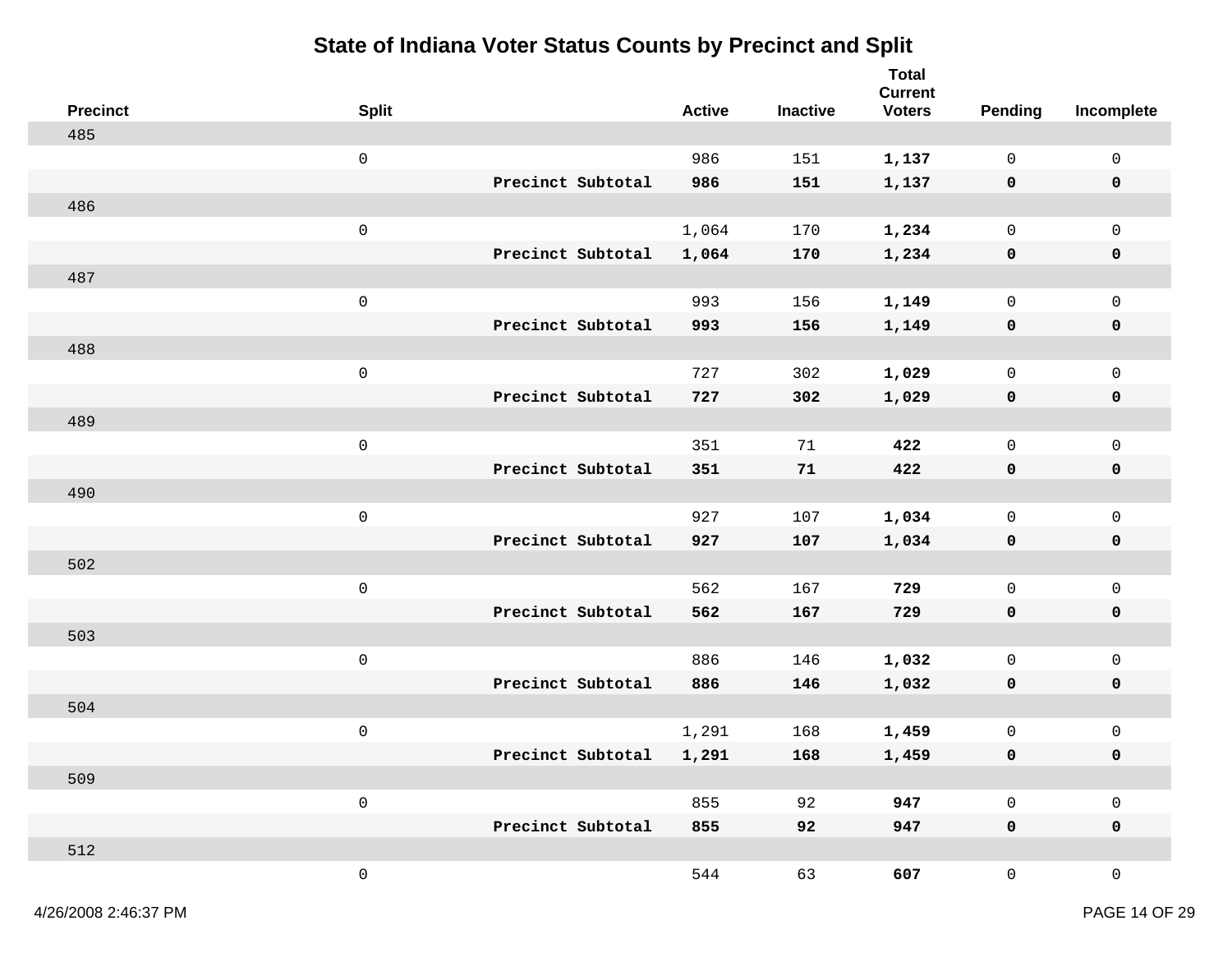| <b>Precinct</b> | <b>Split</b>        |                   | <b>Active</b> | <b>Inactive</b> | <b>Total</b><br><b>Current</b><br><b>Voters</b> | <b>Pending</b>      | Incomplete          |
|-----------------|---------------------|-------------------|---------------|-----------------|-------------------------------------------------|---------------------|---------------------|
|                 |                     | Precinct Subtotal | 544           | 63              | 607                                             | $\mathbf 0$         | $\pmb{0}$           |
| 516             |                     |                   |               |                 |                                                 |                     |                     |
|                 | $\mathsf 0$         |                   | 415           | 127             | 542                                             | $\mathsf{O}$        | $\mathsf{O}\xspace$ |
|                 |                     | Precinct Subtotal | 415           | 127             | 542                                             | 0                   | 0                   |
| 518             |                     |                   |               |                 |                                                 |                     |                     |
|                 | $\mathsf{O}\xspace$ |                   | 471           | 51              | 522                                             | $\mathbf 0$         | $\mathsf{O}\xspace$ |
|                 |                     | Precinct Subtotal | 471           | 51              | 522                                             | $\mathbf 0$         | $\mathbf 0$         |
| 519             |                     |                   |               |                 |                                                 |                     |                     |
|                 | $\mathsf 0$         |                   | 922           | 170             | 1,092                                           | $\mathsf{O}$        | $\mathsf{O}\xspace$ |
|                 |                     | Precinct Subtotal | 922           | 170             | 1,092                                           | $\mathbf 0$         | $\mathbf 0$         |
| 553             |                     |                   |               |                 |                                                 |                     |                     |
|                 | $\mathsf 0$         |                   | 1,012         | 117             | 1,129                                           | $\mathbf 0$         | $\mathsf 0$         |
|                 |                     | Precinct Subtotal | 1,012         | 117             | 1,129                                           | $\mathbf 0$         | 0                   |
| 554             |                     |                   |               |                 |                                                 |                     |                     |
|                 | $\mathsf 0$         |                   | 1,054         | 121             | 1,175                                           | $\mathsf{O}\xspace$ | $\mathsf{O}\xspace$ |
|                 |                     | Precinct Subtotal | 1,054         | 121             | 1,175                                           | $\mathbf 0$         | 0                   |
| 555             |                     |                   |               |                 |                                                 |                     |                     |
|                 | $\mathsf 0$         |                   | 681           | 19              | 700                                             | $\mathbf 0$         | $\mathsf{O}\xspace$ |
|                 |                     | Precinct Subtotal | 681           | 19              | 700                                             | $\mathbf 0$         | $\mathbf 0$         |
| 557             |                     |                   |               |                 |                                                 |                     |                     |
|                 | $\mathsf 0$         |                   | 803           | 216             | 1,019                                           | $\mathbf 0$         | $\mathsf{O}$        |
|                 |                     | Precinct Subtotal | 803           | 216             | 1,019                                           | 0                   | 0                   |
| 558             |                     |                   |               |                 |                                                 |                     |                     |
|                 | $\mathsf 0$         |                   | 578           | 74              | 652                                             | $\overline{0}$      | $\mathsf{O}\xspace$ |
|                 |                     | Precinct Subtotal | 578           | 74              | 652                                             | 0                   | 0                   |
| 561             |                     |                   |               |                 |                                                 |                     |                     |
|                 | $\mathsf 0$         |                   | 577           | 24              | 601                                             | $\mathsf 0$         | $\mathsf{O}\xspace$ |
|                 |                     | Precinct Subtotal | 577           | 24              | 601                                             | $\mathbf 0$         | 0                   |
| 562             |                     |                   |               |                 |                                                 |                     |                     |
|                 | $\mathsf 0$         |                   | 641           | 52              | 693                                             | $\mathsf{O}\xspace$ | $\mathsf 0$         |
|                 |                     | Precinct Subtotal | 641           | 52              | 693                                             | $\mathbf 0$         | 0                   |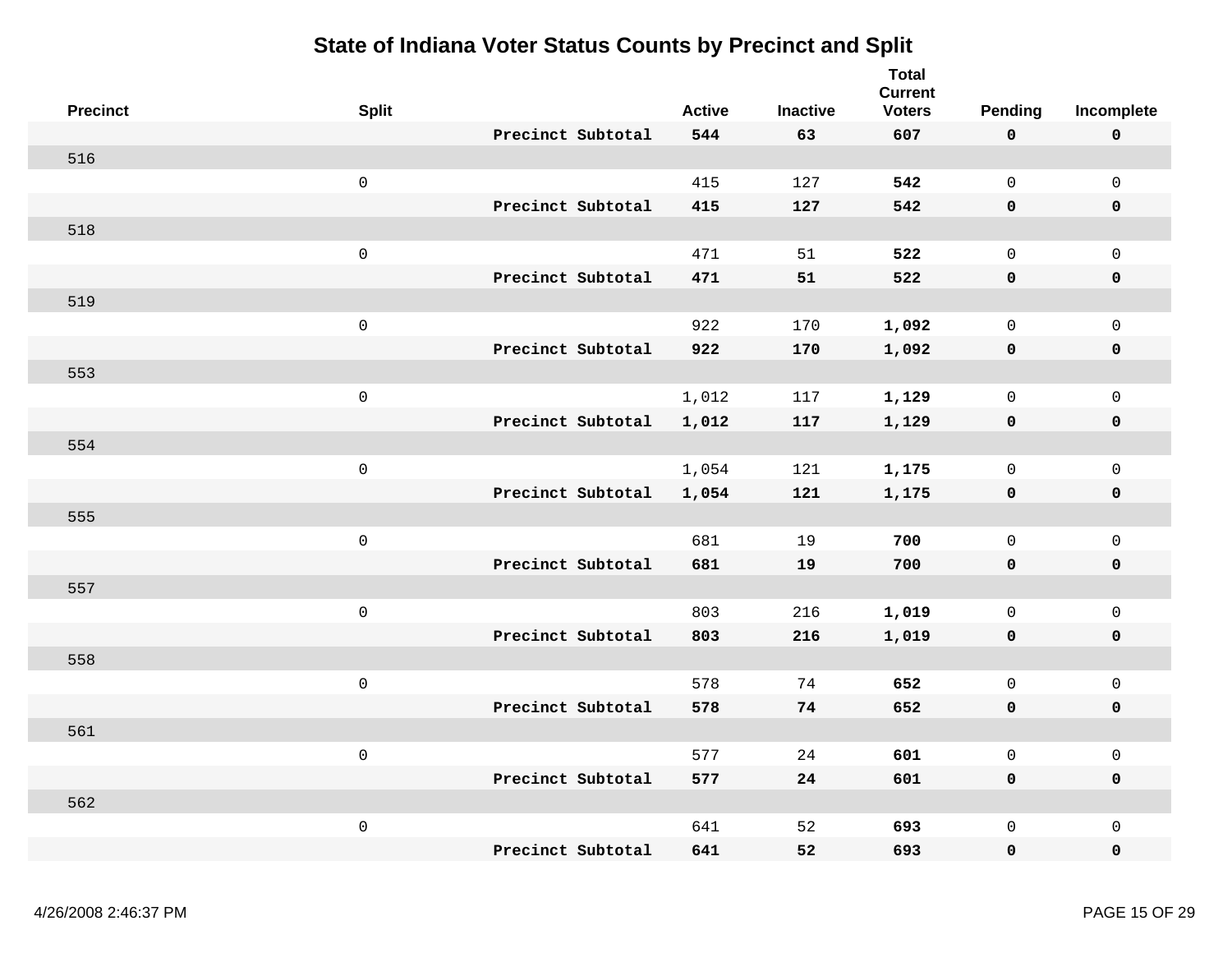| <b>Precinct</b> | <b>Split</b>        |                   | <b>Active</b> | Inactive | <b>Total</b><br><b>Current</b><br><b>Voters</b> | <b>Pending</b>      | Incomplete          |
|-----------------|---------------------|-------------------|---------------|----------|-------------------------------------------------|---------------------|---------------------|
| 563             |                     |                   |               |          |                                                 |                     |                     |
|                 | $\mathbf 0$         |                   | 724           | 69       | 793                                             | $\mathsf{O}$        | $\mathsf{O}$        |
|                 |                     | Precinct Subtotal | 724           | 69       | 793                                             | $\mathbf 0$         | 0                   |
| 565             |                     |                   |               |          |                                                 |                     |                     |
|                 | $\mathbf 0$         |                   | 260           | 69       | 329                                             | $\mathsf{O}$        | $\mathsf{O}$        |
|                 |                     | Precinct Subtotal | 260           | 69       | 329                                             | $\mathbf 0$         | $\mathbf 0$         |
| 566             |                     |                   |               |          |                                                 |                     |                     |
|                 | $\mathbf 0$         |                   | 392           | 145      | 537                                             | $\mathbf 0$         | $\mathsf{O}$        |
|                 |                     | Precinct Subtotal | 392           | 145      | 537                                             | $\mathbf 0$         | 0                   |
| 567             |                     |                   |               |          |                                                 |                     |                     |
|                 | $\mathsf{O}\xspace$ |                   | 843           | 191      | 1,034                                           | $\mathsf{O}$        | $\mathsf 0$         |
|                 |                     | Precinct Subtotal | 843           | 191      | 1,034                                           | 0                   | $\mathbf 0$         |
| 569             |                     |                   |               |          |                                                 |                     |                     |
|                 | $\mathsf 0$         |                   | 615           | 89       | 704                                             | $\mathsf{O}$        | $\mathsf 0$         |
|                 |                     | Precinct Subtotal | 615           | 89       | 704                                             | 0                   | 0                   |
| 570             |                     |                   |               |          |                                                 |                     |                     |
|                 | $\mathsf 0$         |                   | 333           | 84       | 417                                             | $\mathbf 0$         | $\mathsf{O}$        |
|                 |                     | Precinct Subtotal | 333           | 84       | 417                                             | $\mathbf 0$         | 0                   |
| 575             |                     |                   |               |          |                                                 |                     |                     |
|                 | $\mathbf 0$         |                   | 978           | 195      | 1,173                                           | $\mathsf{O}\xspace$ | $\mathsf 0$         |
|                 |                     | Precinct Subtotal | 978           | 195      | 1,173                                           | $\mathbf 0$         | 0                   |
| 576             |                     |                   |               |          |                                                 |                     |                     |
|                 | $\mathbf 0$         |                   | 763           | 221      | 984                                             | $\mathsf{O}$        | $\mathsf{O}\xspace$ |
|                 |                     | Precinct Subtotal | 763           | 221      | 984                                             | $\mathbf 0$         | $\mathbf 0$         |
| 577             |                     |                   |               |          |                                                 |                     |                     |
|                 | $\mathsf 0$         |                   | 455           | 44       | 499                                             | 0                   | 0                   |
|                 |                     | Precinct Subtotal | 455           | 44       | 499                                             | 0                   | 0                   |
| 578             |                     |                   |               |          |                                                 |                     |                     |
|                 | $\mathsf{O}\xspace$ |                   | 655           | 75       | 730                                             | $\mathsf{O}\xspace$ | $\mathsf 0$         |
|                 |                     | Precinct Subtotal | 655           | 75       | 730                                             | $\mathbf 0$         | $\mathbf 0$         |
| 579             |                     |                   |               |          |                                                 |                     |                     |
|                 | $\mathsf{O}\xspace$ |                   | 837           | 85       | 922                                             | $\mathsf{O}$        | $\mathsf{O}\xspace$ |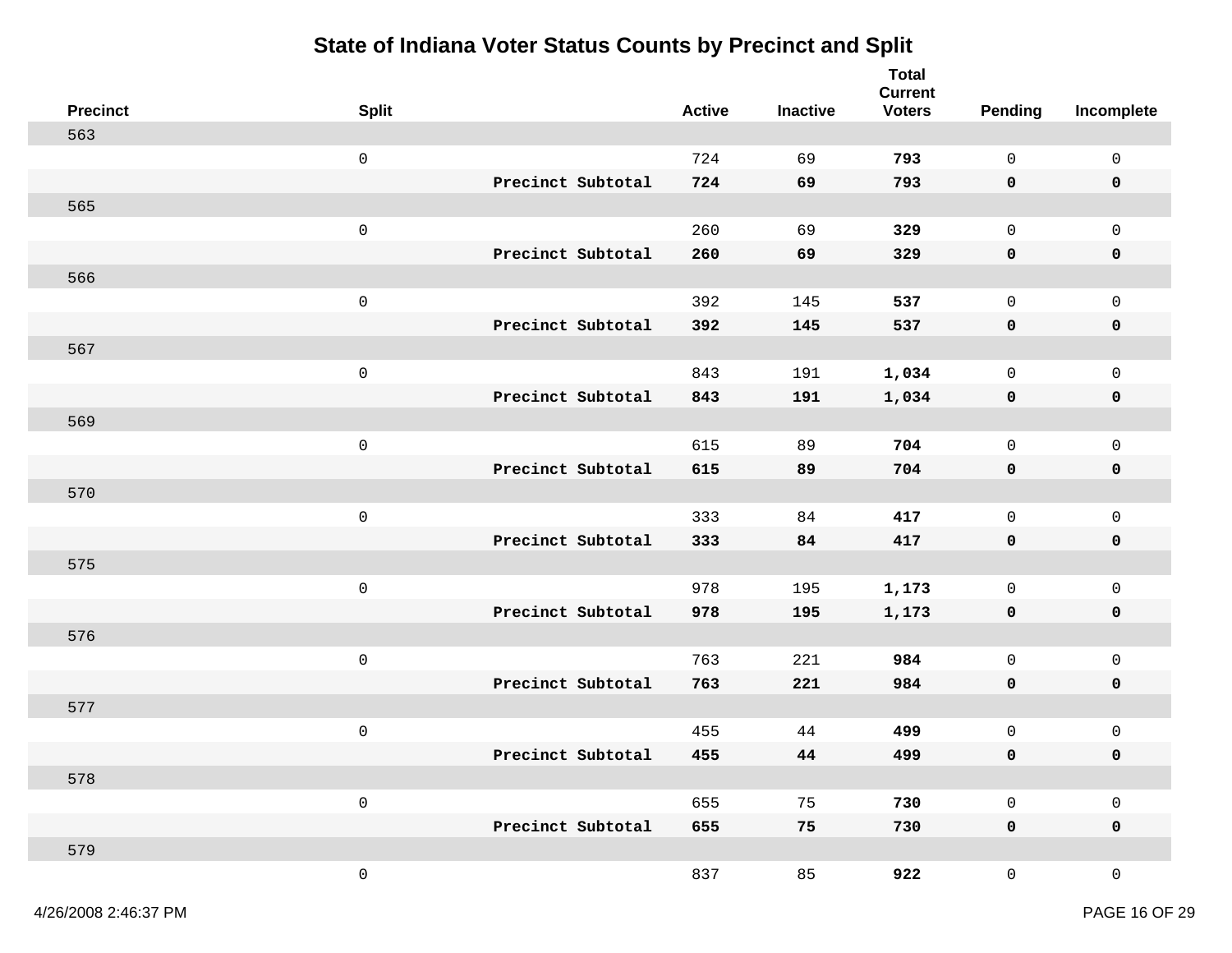| <b>Precinct</b> | <b>Split</b>        |                   | <b>Active</b> | <b>Inactive</b> | <b>Total</b><br><b>Current</b><br><b>Voters</b> | Pending             | Incomplete          |
|-----------------|---------------------|-------------------|---------------|-----------------|-------------------------------------------------|---------------------|---------------------|
|                 |                     | Precinct Subtotal | 837           | 85              | 922                                             | $\mathbf 0$         | $\mathbf 0$         |
| 580             |                     |                   |               |                 |                                                 |                     |                     |
|                 | $\mathsf{O}\xspace$ |                   | 182           | 8               | 190                                             | $\mathsf{O}$        | $\mathsf{O}\xspace$ |
|                 |                     | Precinct Subtotal | 182           | 8               | 190                                             | $\mathbf 0$         | 0                   |
| 581             |                     |                   |               |                 |                                                 |                     |                     |
|                 | $\mathsf{O}\xspace$ |                   | 905           | 238             | 1,143                                           | $\mathbf 0$         | $\mathsf{O}$        |
|                 |                     | Precinct Subtotal | 905           | 238             | 1,143                                           | $\mathbf 0$         | $\mathbf 0$         |
| 582             |                     |                   |               |                 |                                                 |                     |                     |
|                 | $\mathsf{O}\xspace$ |                   | 844           | 103             | 947                                             | $\mathbf 0$         | $\mathsf{O}\xspace$ |
|                 |                     | Precinct Subtotal | 844           | 103             | 947                                             | 0                   | $\mathbf 0$         |
| 583             |                     |                   |               |                 |                                                 |                     |                     |
|                 | $\mathsf{O}\xspace$ |                   | 1,228         | 198             | 1,426                                           | 0                   | $\mathsf{O}\xspace$ |
|                 |                     | Precinct Subtotal | 1,228         | 198             | 1,426                                           | 0                   | $\pmb{0}$           |
| 585             |                     |                   |               |                 |                                                 |                     |                     |
|                 | $\mathsf{O}\xspace$ |                   | 730           | 93              | 823                                             | $\mathsf{O}\xspace$ | $\mathsf{O}\xspace$ |
|                 |                     | Precinct Subtotal | 730           | 93              | 823                                             | $\mathbf 0$         | $\pmb{0}$           |
| 602             |                     |                   |               |                 |                                                 |                     |                     |
|                 | $\mathsf{O}\xspace$ |                   | 691           | 71              | 762                                             | $\mathsf{O}\xspace$ | $\mathsf{O}\xspace$ |
|                 |                     | Precinct Subtotal | 691           | 71              | 762                                             | $\mathbf 0$         | $\mathbf 0$         |
| 603             |                     |                   |               |                 |                                                 |                     |                     |
|                 | $\mathsf{O}\xspace$ |                   | 602           | 93              | 695                                             | $\mathbf 0$         | $\mathsf{O}$        |
|                 |                     | Precinct Subtotal | 602           | 93              | 695                                             | $\mathbf 0$         | $\mathbf 0$         |
| 605             |                     |                   |               |                 |                                                 |                     |                     |
|                 | $\mathsf{O}\xspace$ |                   | 894           | 185             | 1,079                                           | $\mathsf{O}$        | $\mathsf{O}\xspace$ |
|                 |                     | Precinct Subtotal | 894           | 185             | 1,079                                           | $\mathbf 0$         | 0                   |
| 607             |                     |                   |               |                 |                                                 |                     |                     |
|                 | $\mathsf{O}\xspace$ |                   | 928           | 106             | 1,034                                           | $\mathsf{O}\xspace$ | $\mathsf{O}\xspace$ |
|                 |                     | Precinct Subtotal | 928           | 106             | 1,034                                           | $\mathbf 0$         | $\mathbf 0$         |
| 608             |                     |                   |               |                 |                                                 |                     |                     |
|                 | $\mathsf{O}\xspace$ |                   | 934           | 142             | 1,076                                           | $\mathsf{O}\xspace$ | $\mathsf{O}\xspace$ |
|                 |                     | Precinct Subtotal | 934           | 142             | 1,076                                           | 0                   | 0                   |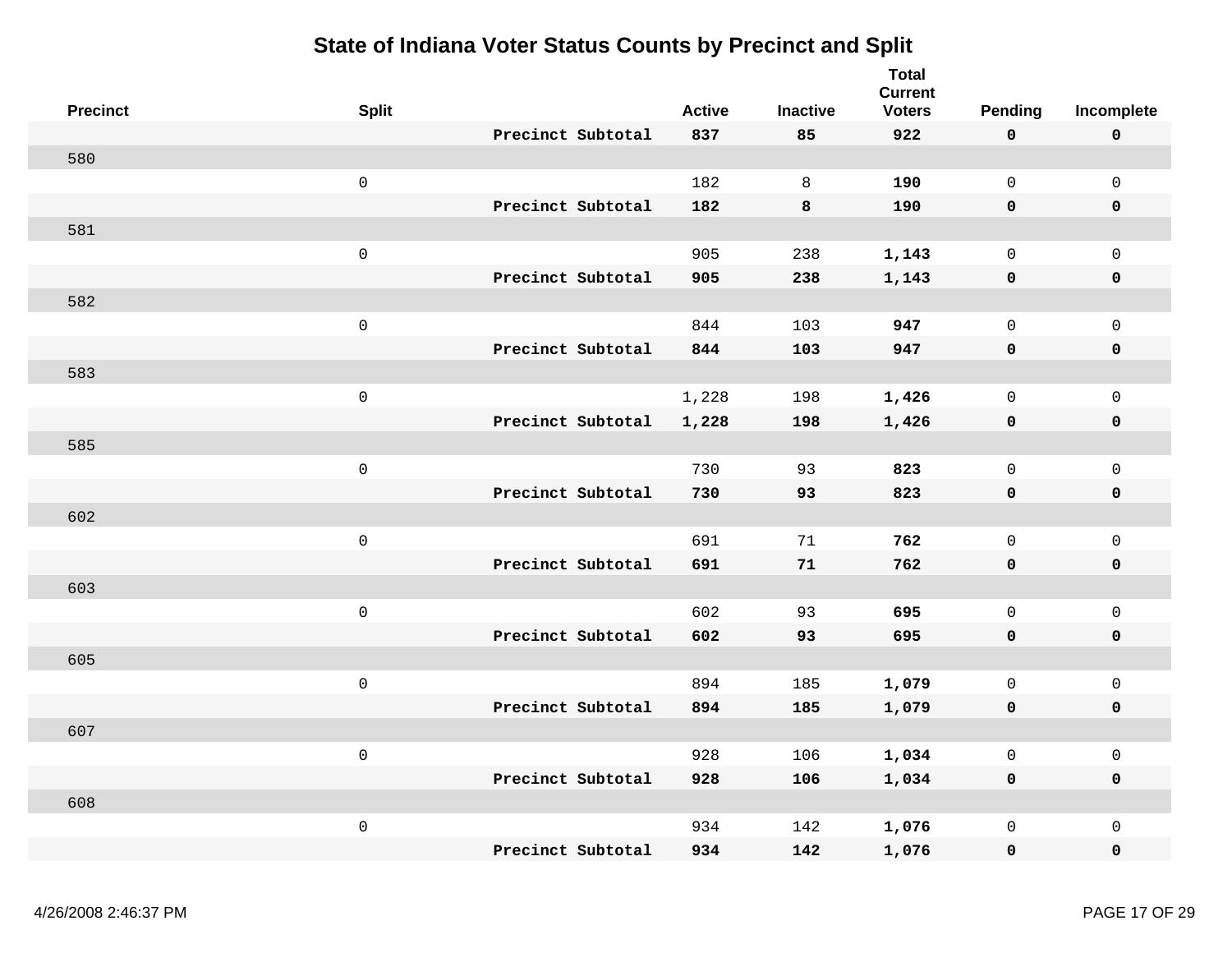| <b>Precinct</b> | <b>Split</b>        |                   | <b>Active</b>           | <b>Inactive</b> | <b>Total</b><br><b>Current</b><br><b>Voters</b> | <b>Pending</b>      | Incomplete          |
|-----------------|---------------------|-------------------|-------------------------|-----------------|-------------------------------------------------|---------------------|---------------------|
| 61 NA           |                     |                   |                         |                 |                                                 |                     |                     |
|                 | $\mathsf{O}\xspace$ |                   | 41                      | 11              | 52                                              | $\mathsf{O}$        | $\mathsf{O}\xspace$ |
|                 |                     | Precinct Subtotal | 41                      | 11              | 52                                              | $\mathbf 0$         | 0                   |
| 610             |                     |                   |                         |                 |                                                 |                     |                     |
|                 | $\mathsf 0$         |                   | 952                     | 98              | 1,050                                           | $\mathsf{O}$        | $\mathsf 0$         |
|                 |                     | Precinct Subtotal | 952                     | 98              | 1,050                                           | $\mathbf 0$         | $\pmb{0}$           |
| 62 NA           |                     |                   |                         |                 |                                                 |                     |                     |
|                 | $\mathsf 0$         |                   | $\overline{4}$          | $\mathbf 0$     | 4                                               | $\mathsf{O}$        | $\mathsf 0$         |
|                 |                     | Precinct Subtotal | $\overline{\mathbf{4}}$ | $\pmb{0}$       | $\overline{\mathbf{4}}$                         | $\mathbf 0$         | 0                   |
| 64 NA           |                     |                   |                         |                 |                                                 |                     |                     |
|                 | $\mathsf{O}\xspace$ |                   | 3                       | $\mathbf{3}$    | 6                                               | $\mathsf{O}$        | $\mathsf 0$         |
|                 |                     | Precinct Subtotal | 3                       | 3               | 6                                               | $\mathbf 0$         | $\mathbf 0$         |
| 651             |                     |                   |                         |                 |                                                 |                     |                     |
|                 | $\mathsf 0$         |                   | 755                     | 53              | 808                                             | $\mathsf{O}$        | $\mathsf 0$         |
|                 |                     | Precinct Subtotal | 755                     | 53              | 808                                             | 0                   | $\pmb{0}$           |
| 652             |                     |                   |                         |                 |                                                 |                     |                     |
|                 | $\mathsf 0$         |                   | 918                     | 146             | 1,064                                           | 0                   | $\mathsf 0$         |
|                 |                     | Precinct Subtotal | 918                     | 146             | 1,064                                           | 0                   | 0                   |
| 653             |                     |                   |                         |                 |                                                 |                     |                     |
|                 | $\mathsf{O}\xspace$ |                   | 831                     | 77              | 908                                             | $\mathsf{O}\xspace$ | $\mathbf 0$         |
|                 |                     | Precinct Subtotal | 831                     | 77              | 908                                             | 0                   | 0                   |
| 654             |                     |                   |                         |                 |                                                 |                     |                     |
|                 | $\mathsf 0$         |                   | 1,136                   | 132             | 1,268                                           | $\mathsf{O}$        | $\mathsf{O}\xspace$ |
| 655             |                     | Precinct Subtotal | 1,136                   | 132             | 1,268                                           | $\mathbf 0$         | $\pmb{0}$           |
|                 |                     |                   |                         |                 |                                                 |                     |                     |
|                 | $\mathsf 0$         | Precinct Subtotal | 497                     | 123             | 620                                             | 0                   | 0                   |
| 656             |                     |                   | 497                     | 123             | 620                                             | 0                   | 0                   |
|                 | $\mathsf{O}\xspace$ |                   | 678                     | 151             | 829                                             | $\mathsf{O}\xspace$ | $\mathsf{O}\xspace$ |
|                 |                     | Precinct Subtotal | 678                     | 151             | 829                                             | $\mathbf 0$         | $\mathbf 0$         |
| 658             |                     |                   |                         |                 |                                                 |                     |                     |
|                 | $\mathsf 0$         |                   | 1,043                   | 41              | 1,084                                           | $\mathsf{O}$        | $\mathsf{O}\xspace$ |
|                 |                     |                   |                         |                 |                                                 |                     |                     |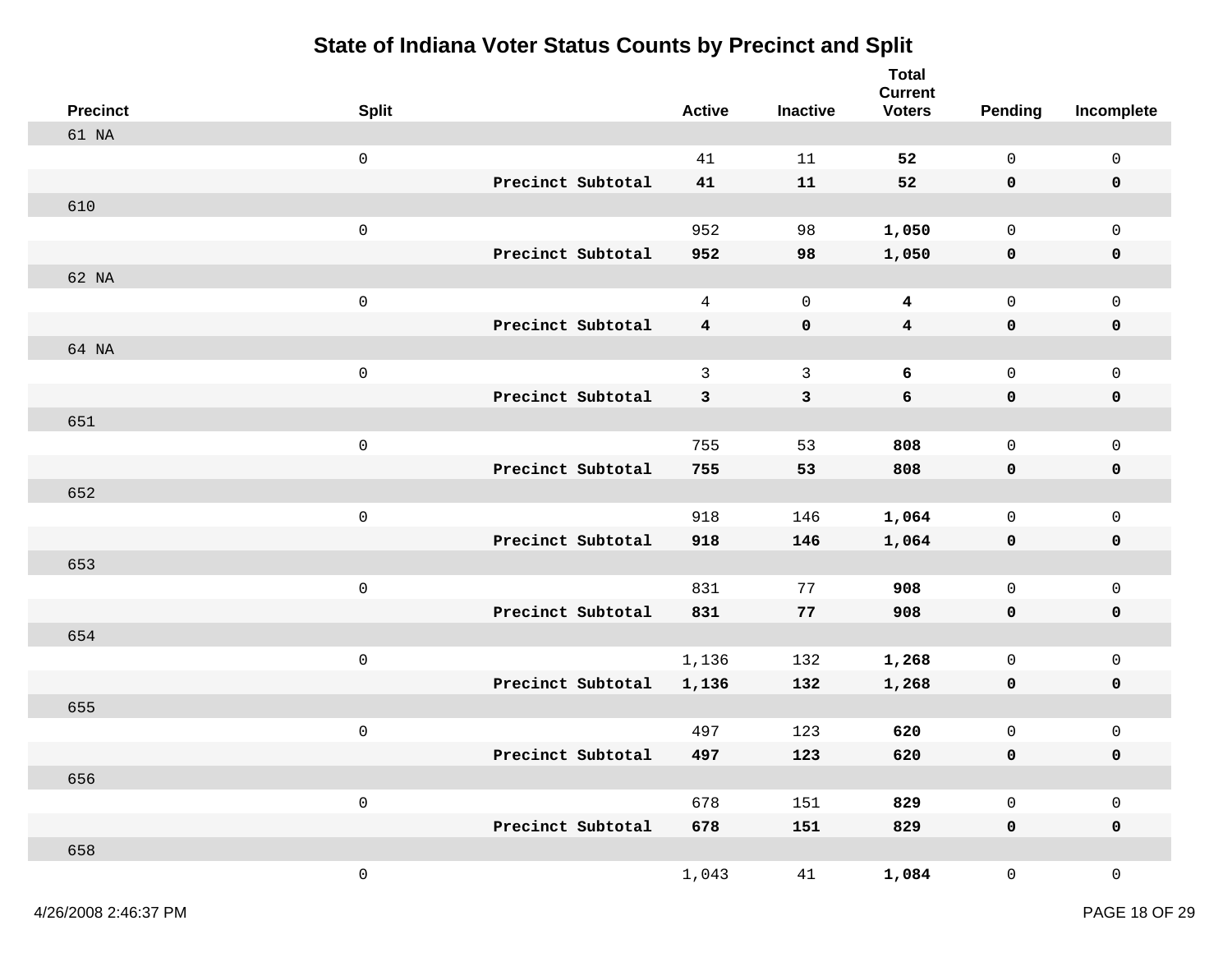| <b>Precinct</b> | <b>Split</b>        |                   | <b>Active</b>           | <b>Inactive</b> | <b>Total</b><br><b>Current</b><br><b>Voters</b> | Pending             | Incomplete          |
|-----------------|---------------------|-------------------|-------------------------|-----------------|-------------------------------------------------|---------------------|---------------------|
|                 |                     | Precinct Subtotal |                         |                 |                                                 |                     |                     |
| 660             |                     |                   | 1,043                   | 41              | 1,084                                           | 0                   | $\mathbf 0$         |
|                 |                     |                   | 742                     | 69              | 811                                             |                     |                     |
|                 | $\mathsf{O}\xspace$ | Precinct Subtotal |                         |                 |                                                 | $\mathsf{O}\xspace$ | $\mathsf{O}\xspace$ |
|                 |                     |                   | 742                     | 69              | 811                                             | $\mathbf 0$         | $\mathbf 0$         |
| 661             |                     |                   |                         |                 |                                                 |                     |                     |
|                 | $\mathsf{O}\xspace$ |                   | 538                     | 40              | 578                                             | $\mathsf{O}\xspace$ | $\mathsf 0$         |
|                 |                     | Precinct Subtotal | 538                     | 40              | 578                                             | $\mathbf 0$         | $\pmb{0}$           |
| 662             |                     |                   |                         |                 |                                                 |                     |                     |
|                 | $\mathsf{O}\xspace$ |                   | 855                     | 54              | 909                                             | $\mathsf{O}\xspace$ | $\mathsf 0$         |
|                 |                     | Precinct Subtotal | 855                     | 54              | 909                                             | $\mathbf 0$         | $\mathbf 0$         |
| 663             |                     |                   |                         |                 |                                                 |                     |                     |
|                 | $\mathsf{O}\xspace$ |                   | 1,157                   | 106             | 1,263                                           | $\mathsf 0$         | $\mathsf{O}$        |
|                 |                     | Precinct Subtotal | 1,157                   | 106             | 1,263                                           | 0                   | $\mathbf 0$         |
| 665             |                     |                   |                         |                 |                                                 |                     |                     |
|                 | $\mathsf{O}\xspace$ |                   | 933                     | 87              | 1,020                                           | $\mathsf{O}\xspace$ | $\mathsf{O}\xspace$ |
|                 |                     | Precinct Subtotal | 933                     | 87              | 1,020                                           | $\mathbf 0$         | $\pmb{0}$           |
| 667             |                     |                   |                         |                 |                                                 |                     |                     |
|                 | $\mathsf{O}\xspace$ |                   | 37                      | $\mathbf{1}$    | 38                                              | $\mathsf{O}\xspace$ | $\mathsf 0$         |
|                 |                     | Precinct Subtotal | 37                      | $\mathbf{1}$    | 38                                              | $\mathbf 0$         | $\mathbf 0$         |
| 668             |                     |                   |                         |                 |                                                 |                     |                     |
|                 | $\mathsf{O}\xspace$ |                   | $7\overline{ }$         | $\mathsf{O}$    | 7                                               | $\mathbf 0$         | $\mathsf{O}\xspace$ |
|                 |                     | Precinct Subtotal | $7\phantom{.}$          | $\mathbf 0$     | $7\phantom{.}$                                  | $\mathbf 0$         | $\mathbf 0$         |
| 669             |                     |                   |                         |                 |                                                 |                     |                     |
|                 | $\mathsf{O}\xspace$ |                   | $\overline{4}$          | $\mathsf 0$     | $\overline{\mathbf{4}}$                         | $\mathsf 0$         | $\mathsf 0$         |
|                 |                     | Precinct Subtotal | $\overline{\mathbf{4}}$ | $\pmb{0}$       | $\overline{\mathbf{4}}$                         | 0                   | $\mathbf 0$         |
| 670             |                     |                   |                         |                 |                                                 |                     |                     |
|                 | $\mathsf{O}\xspace$ |                   | 859                     | 232             | 1,091                                           | $\mathsf 0$         | $\mathsf{O}\xspace$ |
|                 |                     | Precinct Subtotal | 859                     | 232             | 1,091                                           | $\mathbf 0$         | $\mathbf 0$         |
| 671             |                     |                   |                         |                 |                                                 |                     |                     |
|                 | $\mathsf{O}\xspace$ |                   | 896                     | 105             | 1,001                                           | $\mathsf 0$         | $\mathsf 0$         |
|                 |                     | Precinct Subtotal | 896                     | 105             | 1,001                                           | 0                   | $\pmb{0}$           |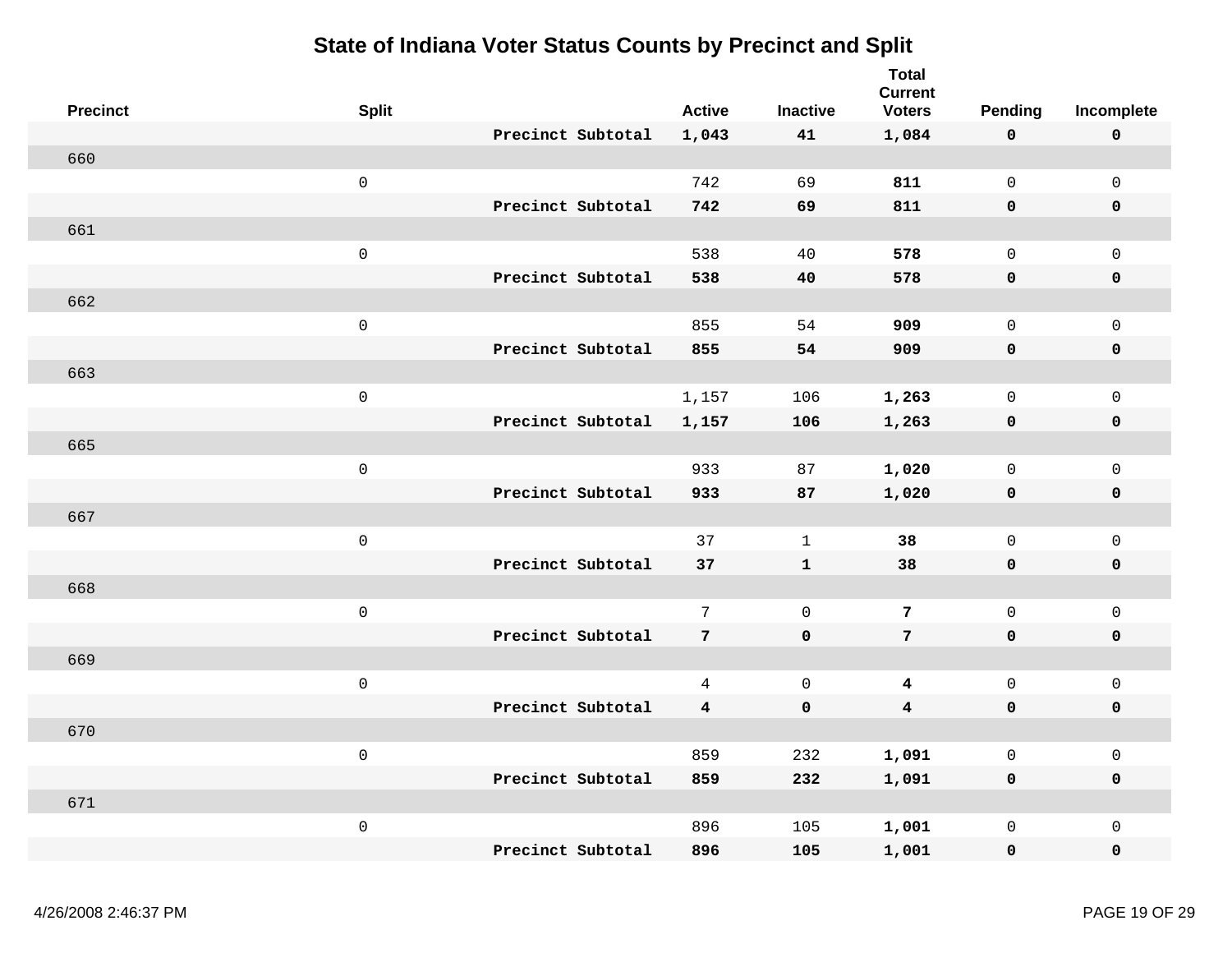| <b>Precinct</b> | <b>Split</b>        |                   | <b>Active</b> | <b>Inactive</b> | <b>Total</b><br><b>Current</b><br><b>Voters</b> | <b>Pending</b>      | Incomplete          |
|-----------------|---------------------|-------------------|---------------|-----------------|-------------------------------------------------|---------------------|---------------------|
| 672             |                     |                   |               |                 |                                                 |                     |                     |
|                 | $\mathbf 0$         |                   | 455           | 82              | 537                                             | $\mathsf{O}$        | $\mathsf{O}\xspace$ |
|                 |                     | Precinct Subtotal | 455           | 82              | 537                                             | $\mathbf 0$         | 0                   |
| 673             |                     |                   |               |                 |                                                 |                     |                     |
|                 | $\mathsf{O}\xspace$ |                   | 789           | 86              | 875                                             | $\mathsf{O}$        | $\mathsf 0$         |
|                 |                     | Precinct Subtotal | 789           | 86              | 875                                             | $\mathbf 0$         | 0                   |
| 674             |                     |                   |               |                 |                                                 |                     |                     |
|                 | $\mathsf 0$         |                   | 793           | 41              | 834                                             | $\mathbf 0$         | $\mathsf 0$         |
|                 |                     | Precinct Subtotal | 793           | 41              | 834                                             | $\mathbf 0$         | 0                   |
| 676             |                     |                   |               |                 |                                                 |                     |                     |
|                 | $\mathsf{O}\xspace$ |                   | 6             | $\mathsf 0$     | 6                                               | $\mathsf{O}\xspace$ | $\mathbf 0$         |
|                 |                     | Precinct Subtotal | 6             | 0               | 6                                               | $\mathbf 0$         | $\mathbf 0$         |
| 677             |                     |                   |               |                 |                                                 |                     |                     |
|                 | $\mathbf 0$         |                   | 14            | 2               | 16                                              | $\mathsf{O}$        | $\mathsf 0$         |
|                 |                     | Precinct Subtotal | 14            | $\mathbf{2}$    | 16                                              | 0                   | 0                   |
| 678             |                     |                   |               |                 |                                                 |                     |                     |
|                 | $\mathbf 0$         |                   | 520           | 105             | 625                                             | $\mathbf 0$         | $\mathsf 0$         |
|                 |                     | Precinct Subtotal | 520           | 105             | 625                                             | $\mathbf 0$         | 0                   |
| 679             |                     |                   |               |                 |                                                 |                     |                     |
|                 | $\mathbf 0$         |                   | 939           | 192             | 1,131                                           | $\mathsf 0$         | $\mathsf 0$         |
|                 |                     | Precinct Subtotal | 939           | 192             | 1,131                                           | 0                   | 0                   |
| 680             |                     |                   |               |                 |                                                 |                     |                     |
|                 | $\mathbf 0$         |                   | 470           | 75              | 545                                             | $\mathsf{O}$        | $\mathsf 0$         |
|                 |                     | Precinct Subtotal | 470           | 75              | 545                                             | $\mathbf 0$         | 0                   |
| 682             |                     |                   |               |                 |                                                 |                     |                     |
|                 | $\mathbf 0$         |                   | 886           | 138             | 1,024                                           | $\mathsf{O}\xspace$ | 0                   |
|                 |                     | Precinct Subtotal | 886           | 138             | 1,024                                           | 0                   | 0                   |
| ABOITE J        | $\mathsf{O}\xspace$ |                   | 1,243         | 94              | 1,337                                           | $\mathsf{O}\xspace$ | $\mathsf{O}\xspace$ |
|                 |                     | Precinct Subtotal | 1,243         | 94              | 1,337                                           | $\mathbf 0$         | $\mathbf 0$         |
| ABOITE N        |                     |                   |               |                 |                                                 |                     |                     |
|                 | $\mathsf{O}$        |                   | 1,468         | 79              | 1,547                                           | $\mathsf{O}$        | $\mathsf{O}\xspace$ |
|                 |                     |                   |               |                 |                                                 |                     |                     |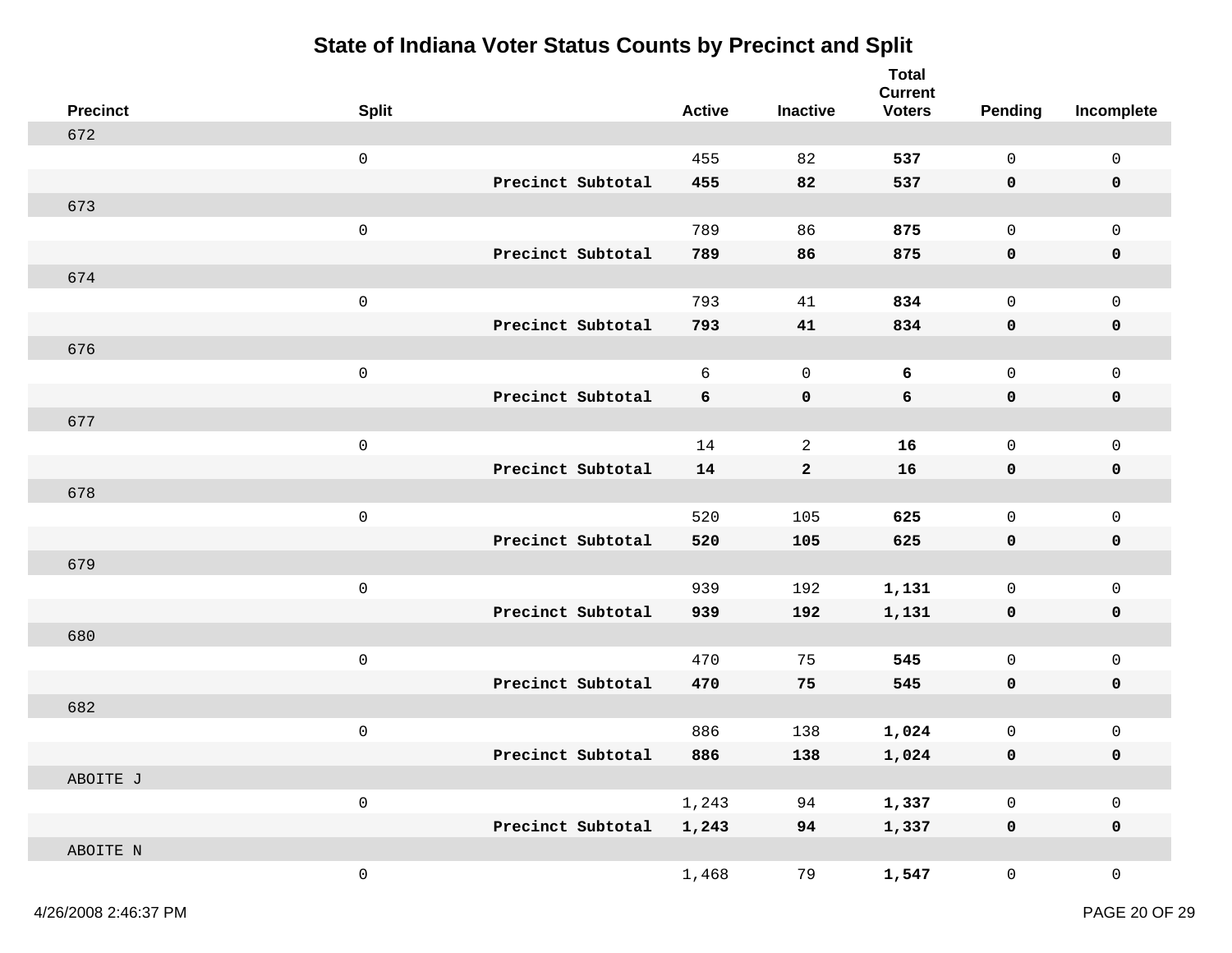| <b>Precinct</b> | <b>Split</b> |                   | <b>Active</b> | <b>Inactive</b> | <b>Total</b><br><b>Current</b><br><b>Voters</b> | <b>Pending</b>      | Incomplete          |
|-----------------|--------------|-------------------|---------------|-----------------|-------------------------------------------------|---------------------|---------------------|
|                 |              | Precinct Subtotal | 1,468         | 79              | 1,547                                           | 0                   | $\mathbf 0$         |
| ABOITE S        |              |                   |               |                 |                                                 |                     |                     |
|                 | $\mathsf 0$  |                   | 1,105         | 155             | 1,260                                           | $\mathsf{O}$        | $\mathsf{O}\xspace$ |
|                 |              | Precinct Subtotal | 1,105         | 155             | 1,260                                           | 0                   | $\mathbf 0$         |
| ABOITE T        |              |                   |               |                 |                                                 |                     |                     |
|                 | $\mathbf 0$  |                   | 1,470         | 86              | 1,556                                           | $\Omega$            | $\mathsf{O}\xspace$ |
|                 |              | Precinct Subtotal | 1,470         | 86              | 1,556                                           | $\mathbf 0$         | $\mathbf 0$         |
| ABOITE Z        |              |                   |               |                 |                                                 |                     |                     |
|                 | $\mathsf 0$  |                   | 344           | 61              | 405                                             | $\Omega$            | $\mathsf{O}\xspace$ |
|                 |              | Precinct Subtotal | 344           | 61              | 405                                             | 0                   | $\mathbf 0$         |
| ADAMS B1        |              |                   |               |                 |                                                 |                     |                     |
|                 | $\mathbf 0$  |                   | 132           | 28              | 160                                             | $\mathbf 0$         | $\mathbf 0$         |
|                 |              | Precinct Subtotal | 132           | 28              | 160                                             | 0                   | $\mathbf 0$         |
| ADAMS B2        |              |                   |               |                 |                                                 |                     |                     |
|                 | $\mathsf 0$  |                   | 26            | $\overline{a}$  | 28                                              | $\mathsf{O}\xspace$ | $\mathsf 0$         |
|                 |              | Precinct Subtotal | 26            | $\mathbf 2$     | 28                                              | 0                   | $\pmb{0}$           |
| ADAMS E         |              |                   |               |                 |                                                 |                     |                     |
|                 | $\mathbf 0$  |                   | 262           | 12              | 274                                             | $\mathsf{O}\xspace$ | $\mathsf{O}\xspace$ |
|                 |              | Precinct Subtotal | 262           | 12              | 274                                             | 0                   | $\mathbf 0$         |
| ADAMS F         |              |                   |               |                 |                                                 |                     |                     |
|                 | $\mathbf 0$  |                   | 111           | $\mathbf{1}$    | 112                                             | $\mathbf 0$         | $\mathbf 0$         |
|                 |              | Precinct Subtotal | 111           | $\mathbf{1}$    | 112                                             | 0                   | $\mathbf 0$         |
| ADAMS G         |              |                   |               |                 |                                                 |                     |                     |
|                 | $\mathsf 0$  |                   | 353           | 12              | 365                                             | $\mathbf 0$         | $\mathsf 0$         |
|                 |              | Precinct Subtotal | 353           | 12              | 365                                             | $\mathbf 0$         | $\mathbf 0$         |
| ADAMS K         |              |                   |               |                 |                                                 |                     |                     |
|                 | $\mbox{O}$   |                   | 342           | 14              | 356                                             | $\mathsf{O}\xspace$ | $\mathsf 0$         |
|                 |              | Precinct Subtotal | 342           | 14              | 356                                             | $\mathbf 0$         | $\mathbf 0$         |
| ADAMS M         |              |                   |               |                 |                                                 |                     |                     |
|                 | $\mathbf 0$  |                   | 16            | $\mathsf 0$     | 16                                              | $\mathsf{O}\xspace$ | $\mathsf 0$         |
|                 |              | Precinct Subtotal | 16            | $\mathbf 0$     | 16                                              | $\mathbf 0$         | $\mathbf 0$         |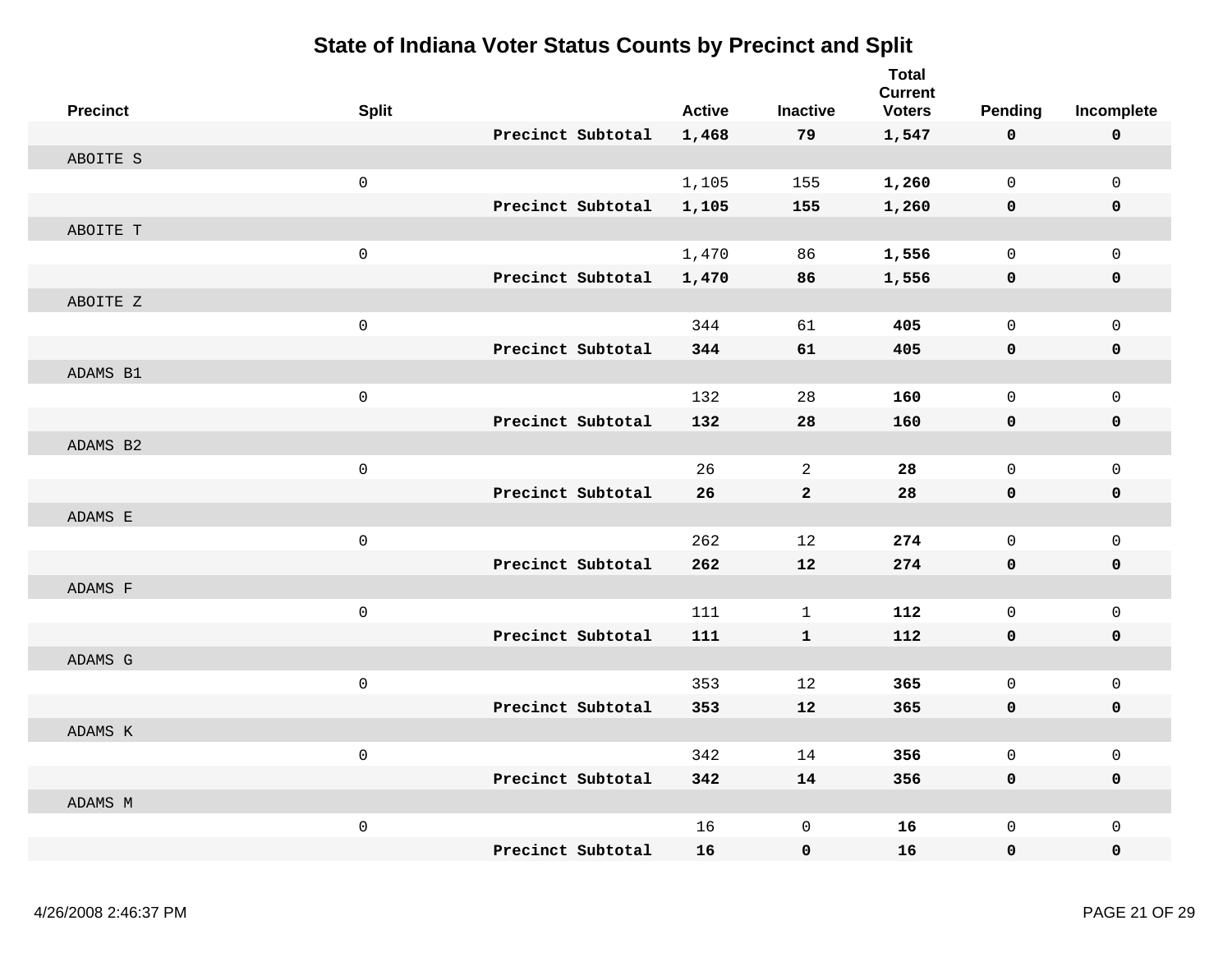| <b>Precinct</b> | <b>Split</b>        |                   | <b>Active</b> | <b>Inactive</b> | <b>Total</b><br><b>Current</b><br><b>Voters</b> | <b>Pending</b>      | Incomplete   |
|-----------------|---------------------|-------------------|---------------|-----------------|-------------------------------------------------|---------------------|--------------|
| CEDAR CREEK A   |                     |                   |               |                 |                                                 |                     |              |
|                 | $\mathsf{O}\xspace$ |                   | 1,159         | 80              | 1,239                                           | $\mathsf{O}$        | $\mathsf 0$  |
|                 |                     | Precinct Subtotal | 1,159         | 80              | 1,239                                           | 0                   | 0            |
| CEDAR CREEK B   |                     |                   |               |                 |                                                 |                     |              |
|                 | $\mathsf{O}\xspace$ |                   | 836           | 65              | 901                                             | $\overline{0}$      | $\mathbf 0$  |
|                 |                     | Precinct Subtotal | 836           | 65              | 901                                             | 0                   | 0            |
| CEDAR CREEK C   |                     |                   |               |                 |                                                 |                     |              |
|                 | $\mathbf 0$         |                   | 678           | 62              | 740                                             | $\mathbf 0$         | $\mathbf 0$  |
|                 |                     | Precinct Subtotal | 678           | 62              | 740                                             | 0                   | 0            |
| CEDAR CREEK D   |                     |                   |               |                 |                                                 |                     |              |
|                 | $\mathsf{O}\xspace$ |                   | 905           | 19              | 924                                             | $\mathsf{O}$        | $\mathsf 0$  |
|                 |                     | Precinct Subtotal | 905           | 19              | 924                                             | 0                   | 0            |
| CEDAR CREEK E   |                     |                   |               |                 |                                                 |                     |              |
|                 | $\mathbf 0$         |                   | 931           | 76              | 1,007                                           | $\mathbf 0$         | $\mathbf 0$  |
|                 |                     | Precinct Subtotal | 931           | 76              | 1,007                                           | 0                   | 0            |
| EEL RIVER A     |                     |                   |               |                 |                                                 |                     |              |
|                 | 0                   |                   | 807           | 28              | 835                                             | 0                   | $\mathbf 0$  |
|                 |                     | Precinct Subtotal | 807           | 28              | 835                                             | 0                   | 0            |
| EEL RIVER B     |                     |                   |               |                 |                                                 |                     |              |
|                 | $\mathsf{O}\xspace$ |                   | 1,085         | 81              | 1,166                                           | 0                   | $\mathsf 0$  |
|                 |                     | Precinct Subtotal | 1,085         | 81              | 1,166                                           | 0                   | 0            |
| GRABILL         |                     |                   |               |                 |                                                 |                     |              |
|                 | $\mathsf 0$         |                   | 516           | 105             | 621                                             | $\mathbf 0$         | $\mathbf 0$  |
|                 |                     | Precinct Subtotal | 516           | 105             | 621                                             | 0                   | 0            |
| HUNTERTOWN A    |                     |                   |               |                 |                                                 |                     |              |
|                 | $\mathbf 0$         |                   | 1,237         | 86              | 1,323                                           | 0                   | $\mathbf 0$  |
|                 |                     | Precinct Subtotal | 1,237         | 86              | 1,323                                           | 0                   | 0            |
| HUNTERTOWN B    |                     |                   |               |                 |                                                 |                     |              |
|                 | $\mathsf{O}\xspace$ |                   | 878           | 38              | 916                                             | $\mathsf{O}\xspace$ | $\mathsf 0$  |
|                 |                     | Precinct Subtotal | 878           | 38              | 916                                             | $\mathbf 0$         | $\mathbf 0$  |
| HUNTERTOWN ER   |                     |                   |               |                 |                                                 |                     |              |
|                 | $\mathsf{O}\xspace$ |                   | 410           | $\overline{a}$  | 412                                             | $\overline{0}$      | $\mathsf{O}$ |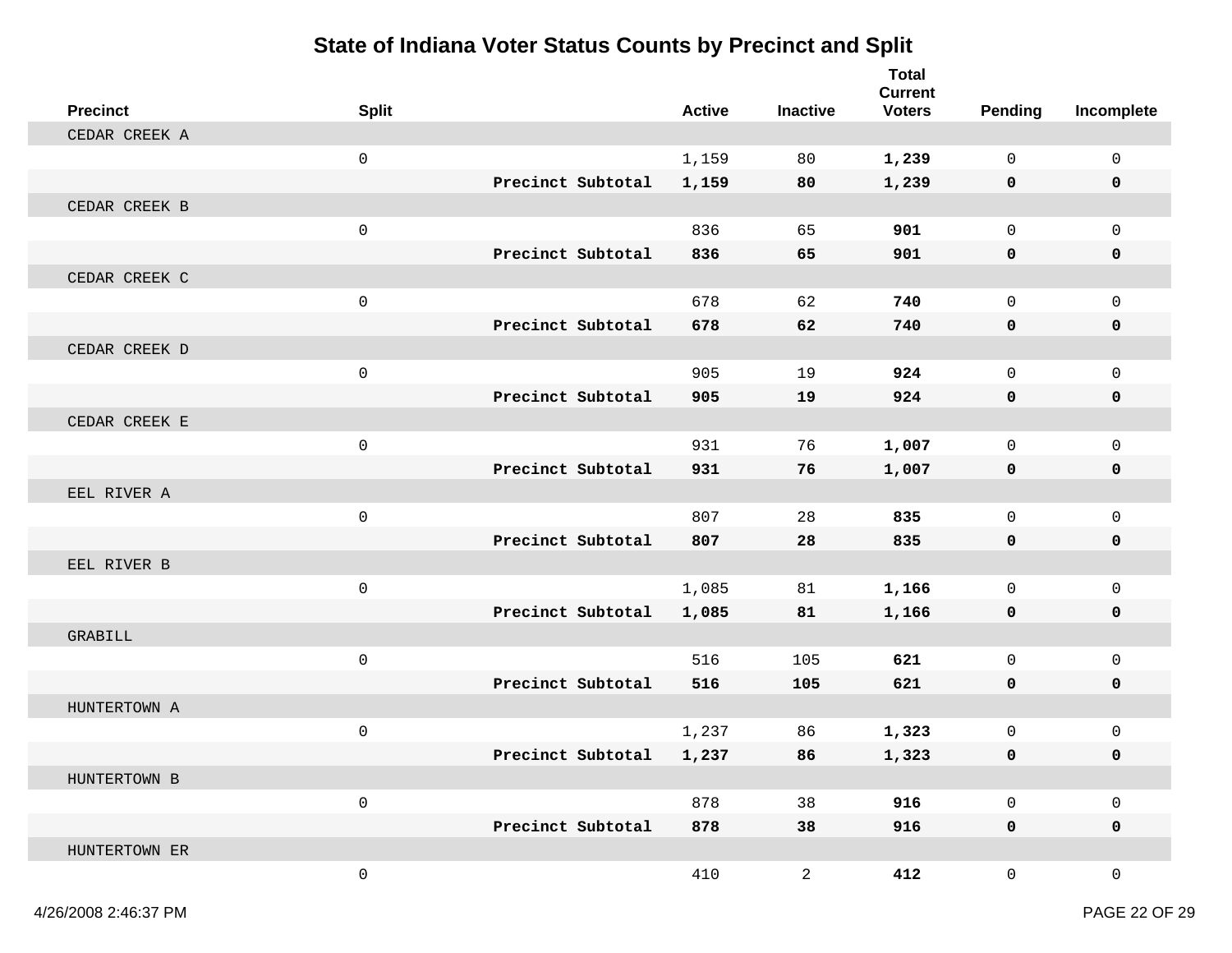| <b>Precinct</b>  | <b>Split</b>        |                   | <b>Active</b> | <b>Inactive</b> | <b>Total</b><br><b>Current</b><br><b>Voters</b> | Pending             | Incomplete          |
|------------------|---------------------|-------------------|---------------|-----------------|-------------------------------------------------|---------------------|---------------------|
|                  |                     | Precinct Subtotal | 410           | $\mathbf{2}$    | 412                                             | 0                   | $\pmb{0}$           |
| <b>JACKSON</b>   |                     |                   |               |                 |                                                 |                     |                     |
|                  | $\mathsf{O}\xspace$ |                   | 335           | 20              | 355                                             | $\mathsf{O}$        | $\mathsf{O}\xspace$ |
|                  |                     | Precinct Subtotal | 335           | 20              | 355                                             | 0                   | 0                   |
| <b>JEFFERSON</b> |                     |                   |               |                 |                                                 |                     |                     |
|                  | $\mathbf 0$         |                   | 1,107         | 92              | 1,199                                           | 0                   | $\mathbf 0$         |
|                  |                     | Precinct Subtotal | 1,107         | 92              | 1,199                                           | $\mathbf 0$         | 0                   |
| LAFAYETTE A      |                     |                   |               |                 |                                                 |                     |                     |
|                  | $\mathsf{O}\xspace$ |                   | 1,164         | 159             | 1,323                                           | 0                   | $\mathbf 0$         |
|                  |                     | Precinct Subtotal | 1,164         | 159             | 1,323                                           | 0                   | 0                   |
| LAFAYETTE B      |                     |                   |               |                 |                                                 |                     |                     |
|                  | $\mathsf{O}\xspace$ |                   | 745           | 55              | 800                                             | 0                   | $\mathsf{O}\xspace$ |
|                  |                     | Precinct Subtotal | 745           | 55              | 800                                             | 0                   | 0                   |
| LAKE A           |                     |                   |               |                 |                                                 |                     |                     |
|                  | $\mathsf{O}\xspace$ |                   | 638           | 22              | 660                                             | $\mathsf{O}\xspace$ | $\mathsf{O}\xspace$ |
|                  |                     | Precinct Subtotal | 638           | 22              | 660                                             | 0                   | 0                   |
| LAKE B           |                     |                   |               |                 |                                                 |                     |                     |
|                  | $\mathsf{O}\xspace$ |                   | 761           | 33              | 794                                             | $\mathbf{0}$        | $\mathbf 0$         |
|                  |                     | Precinct Subtotal | 761           | 33              | 794                                             | 0                   | $\mathbf 0$         |
| LEO-CEDARVILLE A |                     |                   |               |                 |                                                 |                     |                     |
|                  | $\mathbf 0$         |                   | 877           | 93              | 970                                             | $\mathbf{0}$        | $\overline{0}$      |
|                  |                     | Precinct Subtotal | 877           | 93              | 970                                             | 0                   | 0                   |
| LEO-CEDARVILLE B |                     |                   |               |                 |                                                 |                     |                     |
|                  | $\mathsf{O}\xspace$ |                   | 1,223         | 113             | 1,336                                           | 0                   | $\mathsf{O}$        |
|                  |                     | Precinct Subtotal | 1,223         | 113             | 1,336                                           | 0                   | 0                   |
| MADISON          |                     |                   |               |                 |                                                 |                     |                     |
|                  | $\mathsf 0$         |                   | 1,168         | 93              | 1,261                                           | $\mathbf{0}$        | $\mathsf{O}$        |
|                  |                     | Precinct Subtotal | 1,168         | 93              | 1,261                                           | 0                   | $\mathbf 0$         |
| MARION A         |                     |                   |               |                 |                                                 |                     |                     |
|                  | $\mathsf 0$         |                   | 870           | 68              | 938                                             | $\mathbf{0}$        | $\Omega$            |
|                  |                     | Precinct Subtotal | 870           | 68              | 938                                             | 0                   | $\mathbf 0$         |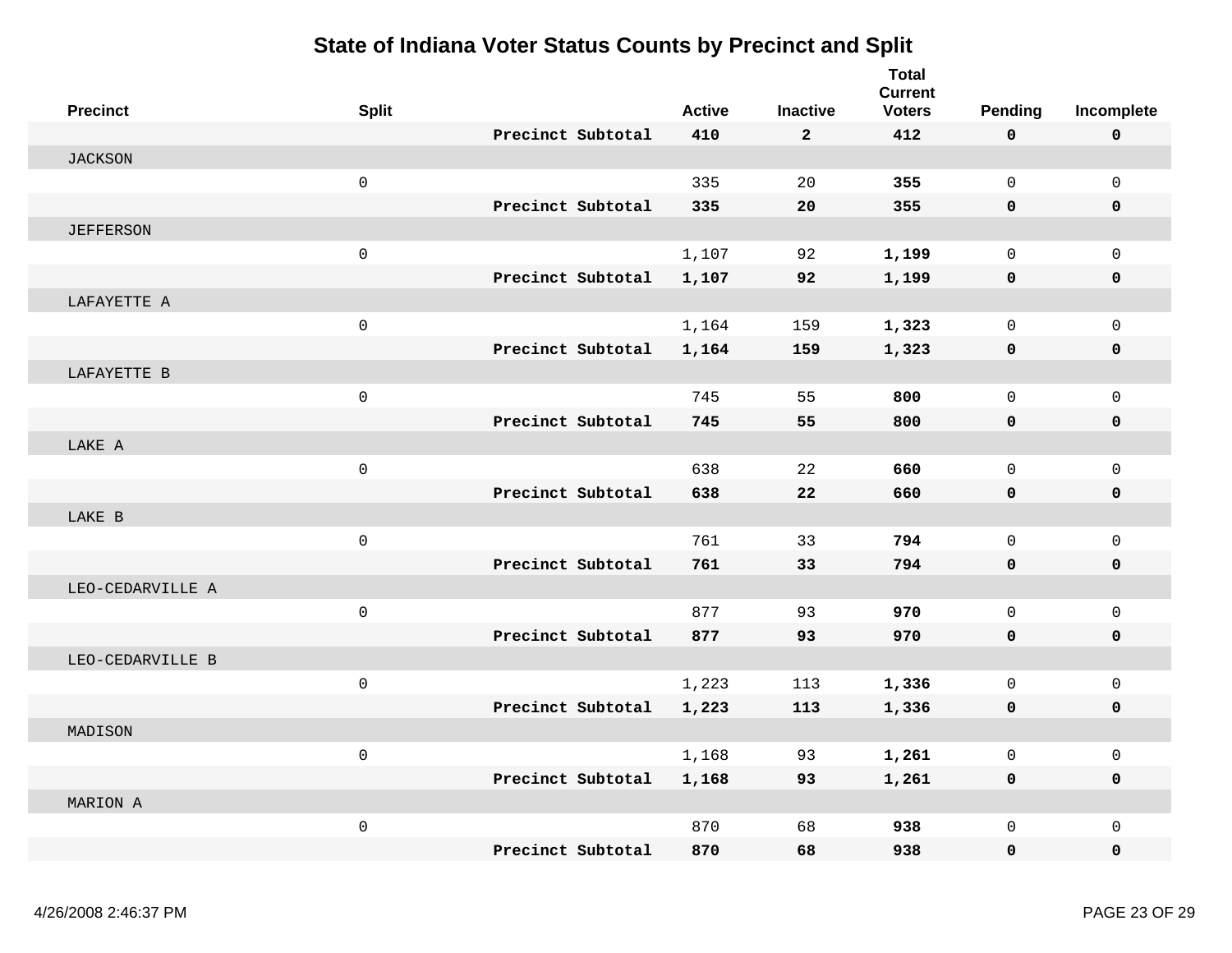| <b>Precinct</b> | <b>Split</b>        |                   | <b>Active</b> | <b>Inactive</b> | <b>Total</b><br><b>Current</b><br><b>Voters</b> | <b>Pending</b>      | Incomplete          |
|-----------------|---------------------|-------------------|---------------|-----------------|-------------------------------------------------|---------------------|---------------------|
| MARION B        |                     |                   |               |                 |                                                 |                     |                     |
|                 | $\mathsf{O}\xspace$ |                   | 773           | 41              | 814                                             | $\mathsf{O}\xspace$ | $\mathsf{O}$        |
|                 |                     | Precinct Subtotal | 773           | 41              | 814                                             | 0                   | 0                   |
| MARION C        |                     |                   |               |                 |                                                 |                     |                     |
|                 | $\mathsf{O}\xspace$ |                   | 916           | 54              | 970                                             | $\mathsf{O}$        | $\mathsf 0$         |
|                 |                     | Precinct Subtotal | 916           | 54              | 970                                             | 0                   | 0                   |
| MAUMEE          |                     |                   |               |                 |                                                 |                     |                     |
|                 | $\mathsf{O}\xspace$ |                   | 690           | 34              | 724                                             | $\mathsf{O}$        | $\mathsf 0$         |
|                 |                     | Precinct Subtotal | 690           | 34              | 724                                             | $\mathbf 0$         | 0                   |
| MILAN A         |                     |                   |               |                 |                                                 |                     |                     |
|                 | $\mathsf{O}\xspace$ |                   | 778           | 64              | 842                                             | $\mathsf{O}$        | $\mathsf 0$         |
|                 |                     | Precinct Subtotal | 778           | 64              | 842                                             | 0                   | 0                   |
| MILAN B         |                     |                   |               |                 |                                                 |                     |                     |
|                 | $\mathsf{O}\xspace$ |                   | 730           | 60              | 790                                             | $\mathsf{O}$        | $\mathsf 0$         |
|                 |                     | Precinct Subtotal | 730           | 60              | 790                                             | 0                   | 0                   |
| MONROE          |                     |                   |               |                 |                                                 |                     |                     |
|                 | $\mathsf{O}\xspace$ |                   | 473           | 37              | 510                                             | $\mathsf{O}$        | $\mathbf 0$         |
|                 |                     | Precinct Subtotal | 473           | 37              | 510                                             | $\mathbf 0$         | 0                   |
| MONROEVILLE     |                     |                   |               |                 |                                                 |                     |                     |
|                 | $\mathsf{O}\xspace$ |                   | 724           | 109             | 833                                             | $\mathsf 0$         | $\mathsf 0$         |
|                 |                     | Precinct Subtotal | 724           | 109             | 833                                             | 0                   | 0                   |
| NH 1            |                     |                   |               |                 |                                                 |                     |                     |
|                 | $\mathsf{O}\xspace$ |                   | 1,005         | 189             | 1,194                                           | $\mathsf{O}$        | $\mathsf 0$         |
|                 |                     | Precinct Subtotal | 1,005         | 189             | 1,194                                           | 0                   | 0                   |
| NH 1J           |                     |                   |               |                 |                                                 |                     |                     |
|                 | $\mathsf 0$         |                   | 17            | 0               | 17                                              | $\mathsf{O}$        | $\mathbf 0$         |
|                 |                     | Precinct Subtotal | 17            | 0               | 17                                              | 0                   | 0                   |
| NH 1SJ          |                     |                   |               |                 |                                                 |                     |                     |
|                 | $\mathsf{O}\xspace$ |                   | 517           | 56              | 573                                             | $\mathsf{O}\xspace$ | $\mathsf{O}\xspace$ |
|                 |                     | Precinct Subtotal | 517           | 56              | 573                                             | $\mathbf 0$         | $\mathbf 0$         |
| NH 2A           |                     |                   |               |                 |                                                 |                     |                     |
|                 | $\mathsf{O}\xspace$ |                   | 909           | 37              | 946                                             | $\mathsf{O}$        | $\mathsf{O}\xspace$ |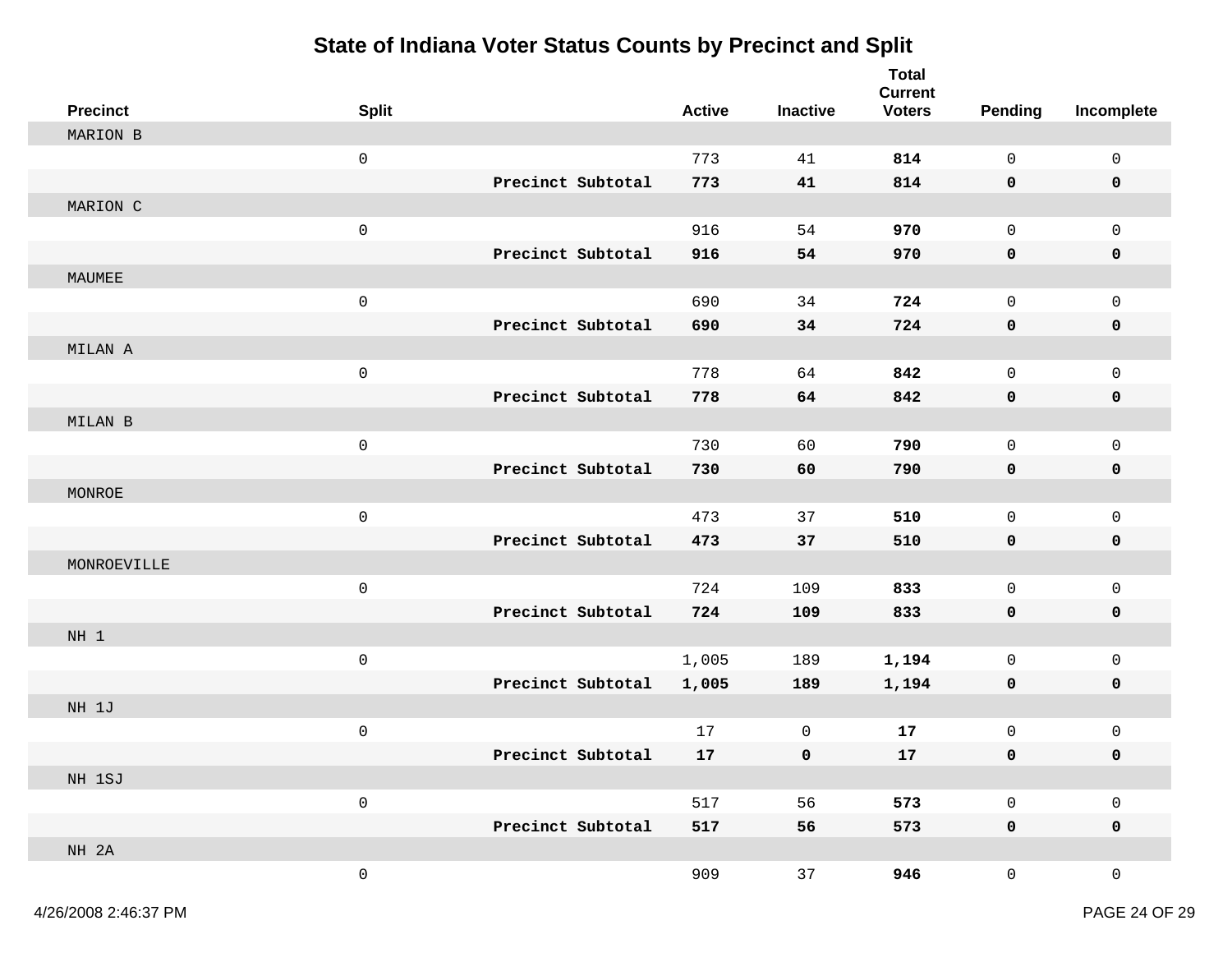| <b>Precinct</b> | <b>Split</b>        |                   | <b>Active</b> | <b>Inactive</b> | <b>Total</b><br><b>Current</b><br><b>Voters</b> | Pending                  | Incomplete                 |
|-----------------|---------------------|-------------------|---------------|-----------------|-------------------------------------------------|--------------------------|----------------------------|
|                 |                     | Precinct Subtotal | 909           | 37              | 946                                             | 0                        | $\mathbf 0$                |
| NH 2B           |                     |                   |               |                 |                                                 |                          |                            |
|                 | $\mathsf{O}\xspace$ |                   | 1,027         | 30              | 1,057                                           | $\mathsf{O}\xspace$      | $\mathsf 0$                |
|                 |                     | Precinct Subtotal | 1,027         | 30              | 1,057                                           | 0                        | $\mathbf 0$                |
| $NH 2J-1$       |                     |                   |               |                 |                                                 |                          |                            |
|                 | $\mathsf{O}\xspace$ |                   | 178           | 5               | 183                                             | $\mathsf{O}\xspace$      | $\mathsf{O}\xspace$        |
|                 |                     | Precinct Subtotal | 178           | 5               | 183                                             | 0                        | $\pmb{0}$                  |
| $NH 2J-2$       |                     |                   |               |                 |                                                 |                          |                            |
|                 | $\mbox{O}$          |                   | 28            | $\mathbf 0$     | 28                                              | $\mathsf{O}\xspace$      | $\mathsf{O}\xspace$        |
|                 |                     | Precinct Subtotal | 28            | $\mathbf 0$     | 28                                              | 0                        | $\mathbf 0$                |
| NH 3A           |                     |                   |               |                 |                                                 |                          |                            |
|                 | $\mathsf{O}\xspace$ |                   | 971           | 94              | 1,065                                           | $\mathbf{0}$             | $\mathsf{O}\xspace$        |
|                 |                     | Precinct Subtotal | 971           | 94              | 1,065                                           | 0                        | $\mathbf 0$                |
| NH 3B           |                     |                   |               |                 |                                                 |                          |                            |
|                 | $\mathsf{O}\xspace$ |                   | 994           | 36              | 1,030                                           | $\mathsf{O}\xspace$      | $\mathsf 0$                |
|                 |                     | Precinct Subtotal | 994           | 36              | 1,030                                           | 0                        | $\mathbf 0$                |
| NH 4A           |                     |                   |               |                 |                                                 |                          |                            |
|                 | $\mathsf{O}\xspace$ |                   | 905           | 95              | 1,000                                           | $\mathsf{O}\xspace$      | $\mathsf 0$                |
|                 |                     | Precinct Subtotal | 905           | 95              | 1,000                                           | 0                        | $\pmb{0}$                  |
| NH 4B           |                     |                   |               |                 |                                                 |                          |                            |
|                 | $\mathsf 0$         |                   | 35            | $\mathbf{1}$    | 36                                              | $\mathbf 0$              | $\mathsf 0$                |
|                 |                     | Precinct Subtotal | 35            | ${\bf 1}$       | 36                                              | 0                        | $\mathbf 0$                |
| NH 4C           |                     |                   |               |                 |                                                 |                          |                            |
|                 | $\mathsf{O}\xspace$ |                   | 82            | $\mathfrak{Z}$  | 85                                              | $\mathsf 0$              | $\mathsf 0$                |
|                 |                     | Precinct Subtotal | 82            | 3               | 85                                              | 0                        | $\mathbf 0$                |
| NH 4D           |                     |                   |               |                 | 804                                             |                          |                            |
|                 | $\mathsf{O}\xspace$ | Precinct Subtotal | 695           | 109             | 804                                             | $\mathsf{O}\xspace$<br>0 | $\mathsf 0$<br>$\mathbf 0$ |
| NH 5A           |                     |                   | 695           | 109             |                                                 |                          |                            |
|                 | $\mathsf{O}\xspace$ |                   | 88            | 22              | 110                                             | $\mathsf{O}\xspace$      | $\mathsf 0$                |
|                 |                     | Precinct Subtotal | 88            | 22              | 110                                             | 0                        | $\pmb{0}$                  |
|                 |                     |                   |               |                 |                                                 |                          |                            |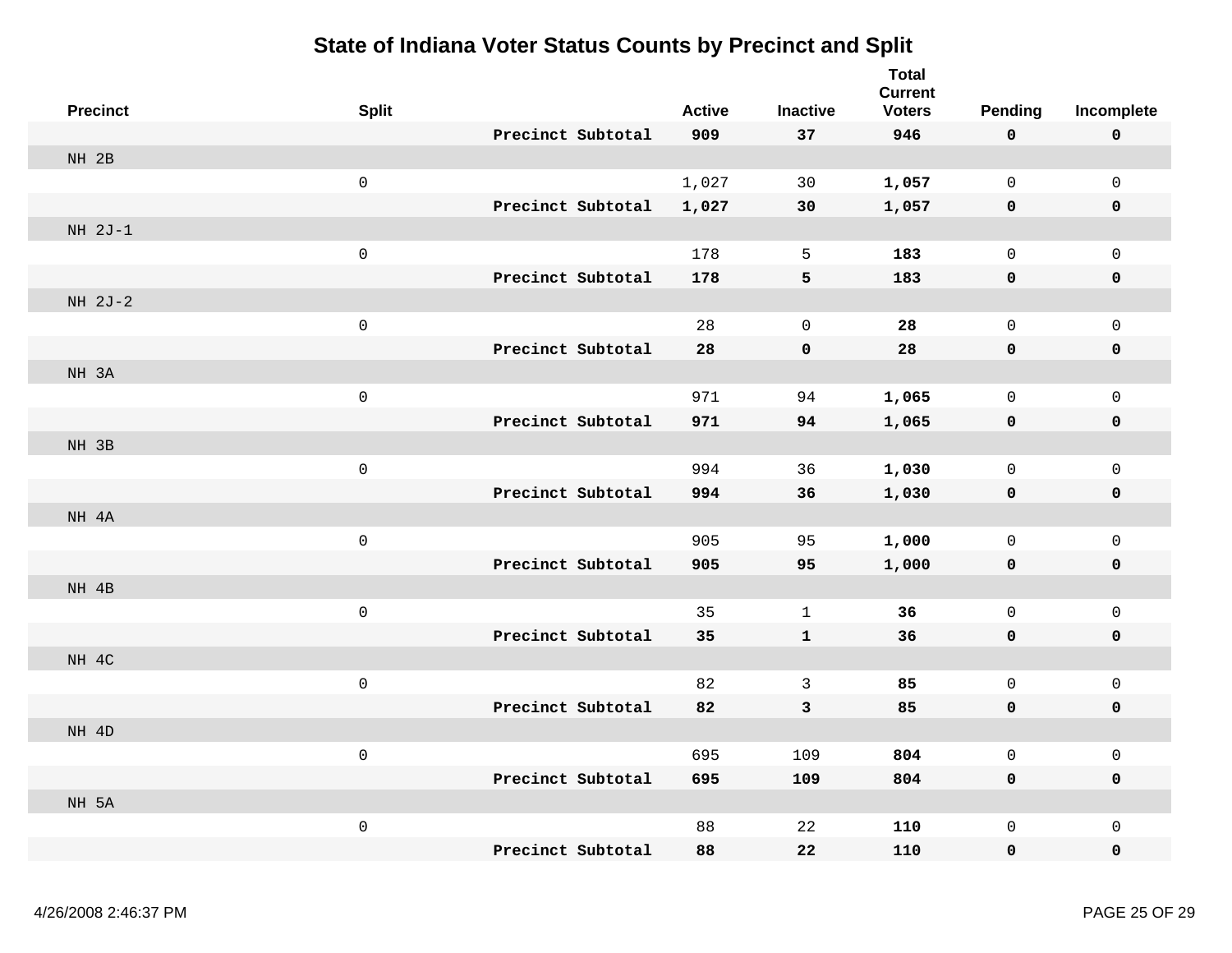| <b>Precinct</b> | <b>Split</b>        |                   | <b>Active</b> | <b>Inactive</b> | <b>Total</b><br><b>Current</b><br><b>Voters</b> | Pending             | Incomplete          |
|-----------------|---------------------|-------------------|---------------|-----------------|-------------------------------------------------|---------------------|---------------------|
| NH 5B           |                     |                   |               |                 |                                                 |                     |                     |
|                 | $\mathsf{O}\xspace$ |                   | 533           | 58              | 591                                             | $\mathsf{O}$        | $\mathsf{O}$        |
|                 |                     | Precinct Subtotal | 533           | 58              | 591                                             | 0                   | 0                   |
| NH 5C           |                     |                   |               |                 |                                                 |                     |                     |
|                 | $\mathsf{O}\xspace$ |                   | 631           | 75              | 706                                             | $\mathsf{O}$        | $\mathsf 0$         |
|                 |                     | Precinct Subtotal | 631           | 75              | 706                                             | $\mathbf 0$         | 0                   |
| NH 5E           |                     |                   |               |                 |                                                 |                     |                     |
|                 | $\mathbf 0$         |                   | 43            | $\mathbf 0$     | 43                                              | $\mathbf 0$         | $\mathsf{O}$        |
|                 |                     | Precinct Subtotal | 43            | 0               | 43                                              | 0                   | 0                   |
| PERRY A         |                     |                   |               |                 |                                                 |                     |                     |
|                 | $\mathsf{O}\xspace$ |                   | 1,467         | 45              | 1,512                                           | $\mathsf{O}\xspace$ | $\mathsf 0$         |
|                 |                     | Precinct Subtotal | 1,467         | 45              | 1,512                                           | 0                   | 0                   |
| PERRY B         |                     |                   |               |                 |                                                 |                     |                     |
|                 | $\mathsf{O}\xspace$ |                   | 1,071         | 21              | 1,092                                           | $\mathsf{O}$        | $\mathbf 0$         |
|                 |                     | Precinct Subtotal | 1,071         | 21              | 1,092                                           | 0                   | 0                   |
| PERRY E         |                     |                   |               |                 |                                                 |                     |                     |
|                 | $\mathsf{O}\xspace$ |                   | 1,157         | 20              | 1,177                                           | 0                   | $\mathbf 0$         |
|                 |                     | Precinct Subtotal | 1,157         | 20              | 1,177                                           | 0                   | 0                   |
| PERRY H         |                     |                   |               |                 |                                                 |                     |                     |
|                 | $\mathsf{O}\xspace$ |                   | 1,079         | 85              | 1,164                                           | $\mathsf{O}$        | $\mathsf 0$         |
|                 |                     | Precinct Subtotal | 1,079         | 85              | 1,164                                           | 0                   | 0                   |
| PERRY K         |                     |                   |               |                 |                                                 |                     |                     |
|                 | $\mathsf{O}\xspace$ |                   | 1,204         | 15              | 1,219                                           | $\mathbf 0$         | $\mathsf 0$         |
|                 |                     | Precinct Subtotal | 1,204         | 15              | 1,219                                           | 0                   | 0                   |
| PERRY L         |                     |                   |               |                 |                                                 |                     |                     |
|                 | $\mathsf{O}\xspace$ | Precinct Subtotal | 991           | 28              | 1,019                                           | 0                   | 0                   |
| PERRY M         |                     |                   | 991           | 28              | 1,019                                           | 0                   | 0                   |
|                 | $\mathsf{O}\xspace$ |                   | 90            | $\mathbf{1}$    | 91                                              | $\mathsf{O}\xspace$ | $\mathsf 0$         |
|                 |                     | Precinct Subtotal | 90            | $\mathbf 1$     | 91                                              | $\mathbf 0$         | $\mathbf 0$         |
| PERRY N         |                     |                   |               |                 |                                                 |                     |                     |
|                 | $\mathsf{O}\xspace$ |                   | 1,102         | $12$            | 1,114                                           | $\mathsf{O}$        | $\mathsf{O}\xspace$ |
|                 |                     |                   |               |                 |                                                 |                     |                     |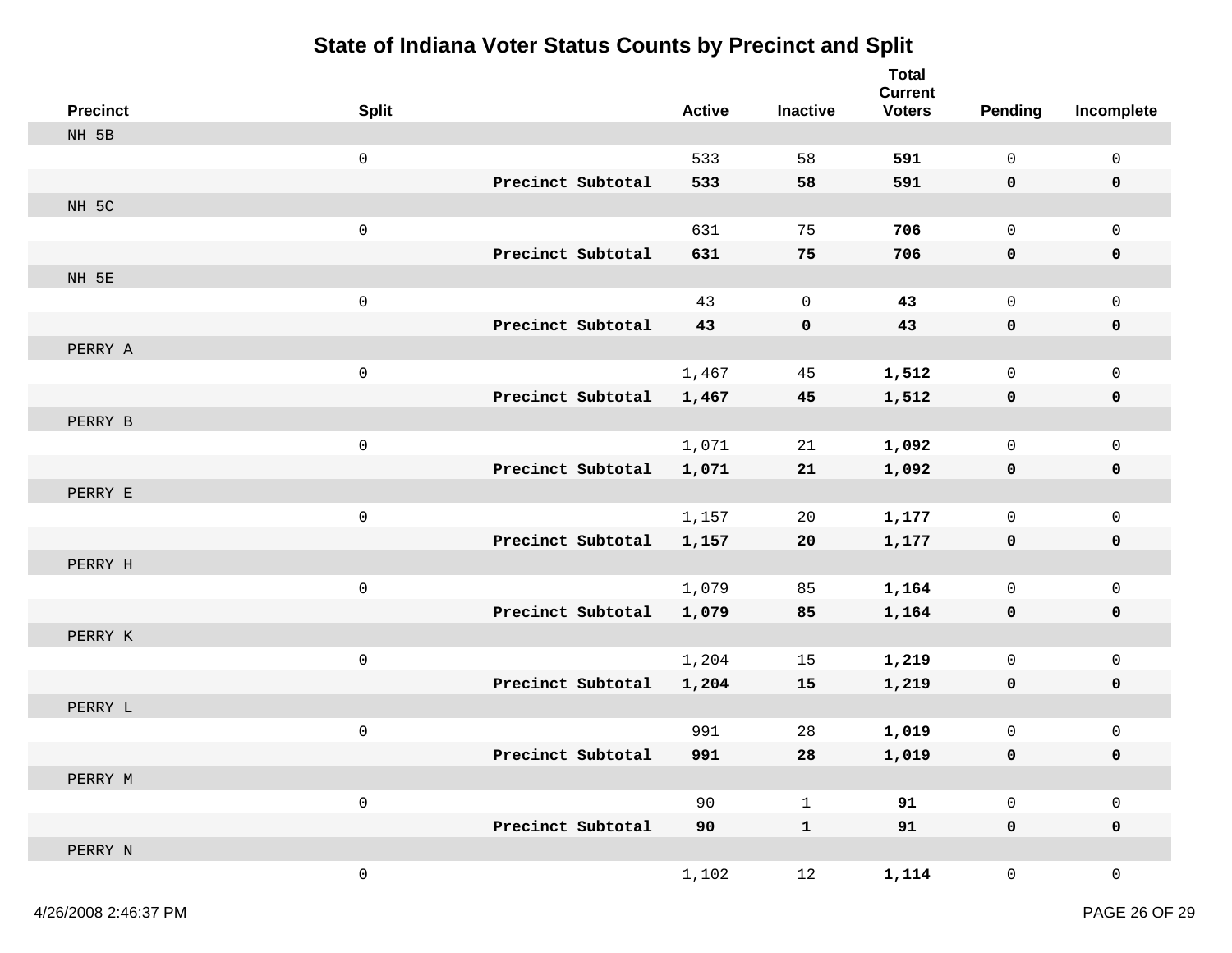| <b>Precinct</b> | <b>Split</b>        |                   | <b>Active</b> | <b>Inactive</b> | <b>Total</b><br><b>Current</b><br><b>Voters</b> | <b>Pending</b> | Incomplete          |
|-----------------|---------------------|-------------------|---------------|-----------------|-------------------------------------------------|----------------|---------------------|
|                 |                     | Precinct Subtotal | 1,102         | 12              | 1,114                                           | 0              | $\mathbf 0$         |
| PERRY O         |                     |                   |               |                 |                                                 |                |                     |
|                 | $\mathsf 0$         |                   | 776           | 16              | 792                                             | $\mathsf{O}$   | $\mathsf{O}\xspace$ |
|                 |                     | Precinct Subtotal | 776           | 16              | 792                                             | 0              | $\mathbf 0$         |
| PLEASANT A      |                     |                   |               |                 |                                                 |                |                     |
|                 | $\mathbf 0$         |                   | 424           | 43              | 467                                             | $\mathsf{O}$   | $\mathsf 0$         |
|                 |                     | Precinct Subtotal | 424           | 43              | 467                                             | 0              | $\mathbf 0$         |
| PLEASANT B      |                     |                   |               |                 |                                                 |                |                     |
|                 | $\mathsf 0$         |                   | 812           | 122             | 934                                             | $\mathsf{O}$   | $\mathsf 0$         |
|                 |                     | Precinct Subtotal | 812           | 122             | 934                                             | 0              | 0                   |
| PLEASANT C      |                     |                   |               |                 |                                                 |                |                     |
|                 | 0                   |                   | 839           | 56              | 895                                             | $\mathbf 0$    | $\mathbf 0$         |
|                 |                     | Precinct Subtotal | 839           | 56              | 895                                             | 0              | 0                   |
| SCIPIO          |                     |                   |               |                 |                                                 |                |                     |
|                 | $\mathsf{O}\xspace$ |                   | 275           | 11              | 286                                             | 0              | $\mathsf 0$         |
|                 |                     | Precinct Subtotal | 275           | 11              | 286                                             | 0              | 0                   |
| SPRINGFIELD A   |                     |                   |               |                 |                                                 |                |                     |
|                 | $\mathbf 0$         |                   | 806           | 64              | 870                                             | $\mathbf 0$    | $\mathbf 0$         |
|                 |                     | Precinct Subtotal | 806           | 64              | 870                                             | $\mathbf 0$    | $\mathbf 0$         |
| SPRINGFIELD B   |                     |                   |               |                 |                                                 |                |                     |
|                 | $\mathbf 0$         |                   | 908           | 88              | 996                                             | $\mathbf 0$    | $\mathbf 0$         |
|                 |                     | Precinct Subtotal | 908           | 88              | 996                                             | 0              | $\mathbf 0$         |
| ST JOE A        |                     |                   |               |                 |                                                 |                |                     |
|                 | $\mathsf 0$         |                   | 1,295         | 73              | 1,368                                           | 0              | $\mathbf 0$         |
|                 |                     | Precinct Subtotal | 1,295         | 73              | 1,368                                           | $\mathbf 0$    | $\mathbf 0$         |
| ST JOE B1       |                     |                   |               |                 |                                                 |                |                     |
|                 | $\mathbf 0$         |                   | 861           | 94              | 955                                             | $\mathsf{O}$   | $\mathsf{O}\xspace$ |
|                 |                     | Precinct Subtotal | 861           | 94              | 955                                             | $\mathbf 0$    | $\mathbf 0$         |
| ST JOE B2       |                     |                   |               |                 |                                                 |                |                     |
|                 | $\mathsf 0$         |                   | 665           | 42              | 707                                             | $\mathbf 0$    | $\mathbf 0$         |
|                 |                     | Precinct Subtotal | 665           | 42              | 707                                             | $\mathbf 0$    | $\mathbf 0$         |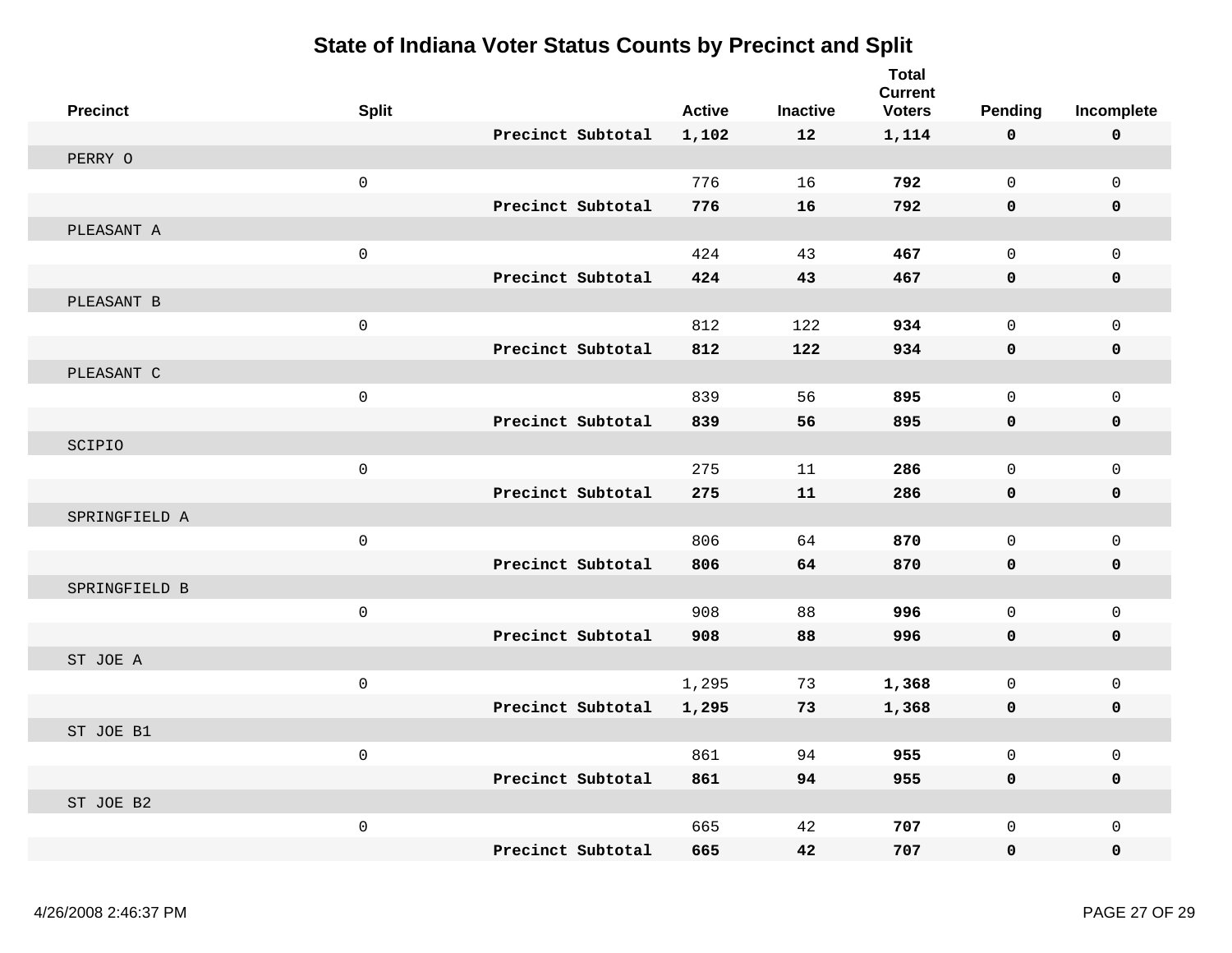| <b>Precinct</b> | <b>Split</b>        |                   | <b>Active</b> | <b>Inactive</b>         | <b>Total</b><br><b>Current</b><br><b>Voters</b> | <b>Pending</b>      | Incomplete          |
|-----------------|---------------------|-------------------|---------------|-------------------------|-------------------------------------------------|---------------------|---------------------|
| ST JOE C        |                     |                   |               |                         |                                                 |                     |                     |
|                 | $\mathsf{O}\xspace$ |                   | 20            | $\mathbf{1}$            | 21                                              | $\mathsf{O}\xspace$ | $\mathsf 0$         |
|                 |                     | Precinct Subtotal | 20            | $\mathbf{1}$            | 21                                              | 0                   | 0                   |
| ST JOE E        |                     |                   |               |                         |                                                 |                     |                     |
|                 | $\mathsf{O}\xspace$ |                   | 23            | $\mathbf 0$             | 23                                              | $\mathsf{O}$        | $\mathsf 0$         |
|                 |                     | Precinct Subtotal | 23            | 0                       | 23                                              | 0                   | 0                   |
| ST JOE F        |                     |                   |               |                         |                                                 |                     |                     |
|                 | $\mathbb O$         |                   | 176           | 4                       | 180                                             | 0                   | $\mathsf 0$         |
|                 |                     | Precinct Subtotal | 176           | $\overline{\mathbf{4}}$ | 180                                             | 0                   | 0                   |
| ST JOE V1       |                     |                   |               |                         |                                                 |                     |                     |
|                 | $\mathsf{O}\xspace$ |                   | 56            | 7                       | 63                                              | $\mathsf{O}$        | $\mathsf 0$         |
|                 |                     | Precinct Subtotal | 56            | 7                       | 63                                              | 0                   | 0                   |
| WASHINGTON E    |                     |                   |               |                         |                                                 |                     |                     |
|                 | $\mathsf{O}\xspace$ |                   | 833           | 51                      | 884                                             | $\mathsf{O}$        | $\mathsf 0$         |
|                 |                     | Precinct Subtotal | 833           | 51                      | 884                                             | 0                   | 0                   |
| WASHINGTON F    |                     |                   |               |                         |                                                 |                     |                     |
|                 | $\mathsf{O}\xspace$ |                   | 1,029         | 28                      | 1,057                                           | 0                   | $\mathbf 0$         |
|                 |                     | Precinct Subtotal | 1,029         | 28                      | 1,057                                           | $\mathbf 0$         | 0                   |
| WAYNE A         |                     |                   |               |                         |                                                 |                     |                     |
|                 | $\mathsf{O}\xspace$ |                   | 430           | 22                      | 452                                             | $\mathsf{O}$        | $\mathsf 0$         |
|                 |                     | Precinct Subtotal | 430           | 22                      | 452                                             | 0                   | 0                   |
| WAYNE C         |                     |                   |               |                         |                                                 |                     |                     |
|                 | $\mathsf{O}\xspace$ |                   | 342           | 12                      | 354                                             | $\mathsf{O}$        | $\mathsf 0$         |
|                 |                     | Precinct Subtotal | 342           | 12                      | 354                                             | 0                   | 0                   |
| WAYNE D         |                     |                   |               |                         |                                                 |                     |                     |
|                 | $\mathsf 0$         |                   | 162           | 19                      | 181                                             | 0                   | $\mathbf 0$         |
|                 |                     | Precinct Subtotal | 162           | 19                      | 181                                             | 0                   | 0                   |
| <b>WOODBURN</b> |                     |                   |               |                         |                                                 |                     |                     |
|                 | $\mathsf{O}\xspace$ |                   | 895           | 149                     | 1,044                                           | $\mathsf{O}\xspace$ | $\mathsf{O}\xspace$ |
|                 |                     | Precinct Subtotal | 895           | 149                     | 1,044                                           | $\mathbf 0$         | $\mathbf 0$         |
| ZANESVILLE      |                     |                   |               |                         |                                                 |                     |                     |
|                 | $\mathsf{O}\xspace$ |                   | 65            | 9                       | 74                                              | $\mathsf{O}$        | $\mathsf{O}\xspace$ |